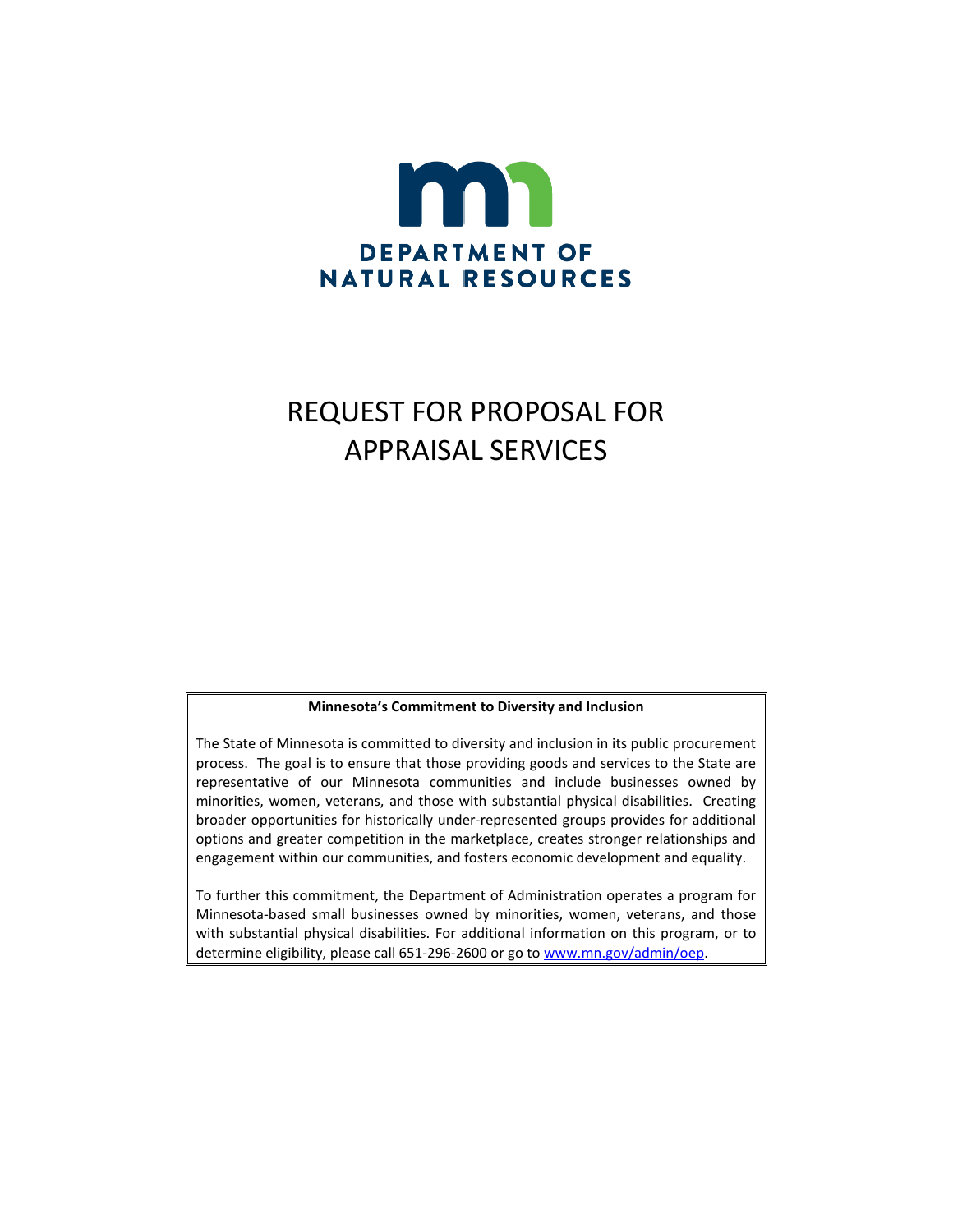## **Minnesota Department of Natural Resources**

## **Project Overview**

 list of qualified professional real estate appraisers who are willing and able to provide appraisal services on an "as needed" basis. This is a multiple vendor contract. Firms will be issued contracts – approved affiliated appraisers will be placed on an approved appraiser list under their firm name. Appraisers placed on the appraiser list will be offered opportunities to bid on projects to provide appraisal services to the department for a period of up to five years. Work orders will be issued against master contracts to specific appraisers based on their individual qualifications. A sample work order for appraisals and appraisal reviews is included as The Minnesota Department of Natural Resources (DNR), Division of Lands and Minerals, is seeking to establish a "Attachment C".

## **Goal**

It is the goal of this solicitation to identify and contract with appraisers and appraisal reviewers to provide real estate appraisals and appraisal reviews for the Department of Natural Resources, Lands and Minerals Division, to facilitate land transactions requiring appraisal services.

## **Sample Tasks**

- **1.** Appraise and prepare appraisal reports in accordance with the Uniform Standards of Professional Appraisal Practice, Minnesota DNR Supplemental Appraisal and Appraisal Review Standards and other required standards.
- required standards. **2.** Review and prepare appraisal review reports in accordance with the Uniform Standards of Professional Appraisal Practice, Minnesota DNR Supplemental Appraisal and Appraisal Review Standards and other
- **3.** Appraise and prepare appraisal reports in accordance with the Uniform Appraisal Standards for Federal Land Acquisitions, Uniform Standards of Professional Appraisal Practice and Minnesota DNR Supplemental Appraisal and Appraisal Review Standards.
- **4.** Review and prepare appraisal review reports in accordance with the Uniform Appraisal Standards for Federal Land Acquisitions, Uniform Standards of Professional Appraisal Practice and Minnesota DNR Supplemental Appraisal and Appraisal Review Standards.

The contractor will work closely with the Division of Lands and Minerals, Appraisal Management Unit.

 The contract will begin on the date stated in the contract or upon full execution of the contract, whichever is later, and will be expire on April 30, 2024.

This request for proposal does not obligate the state to award a contract or complete the project, and the state reserves the right to cancel the solicitation if it is considered to be in its best interest.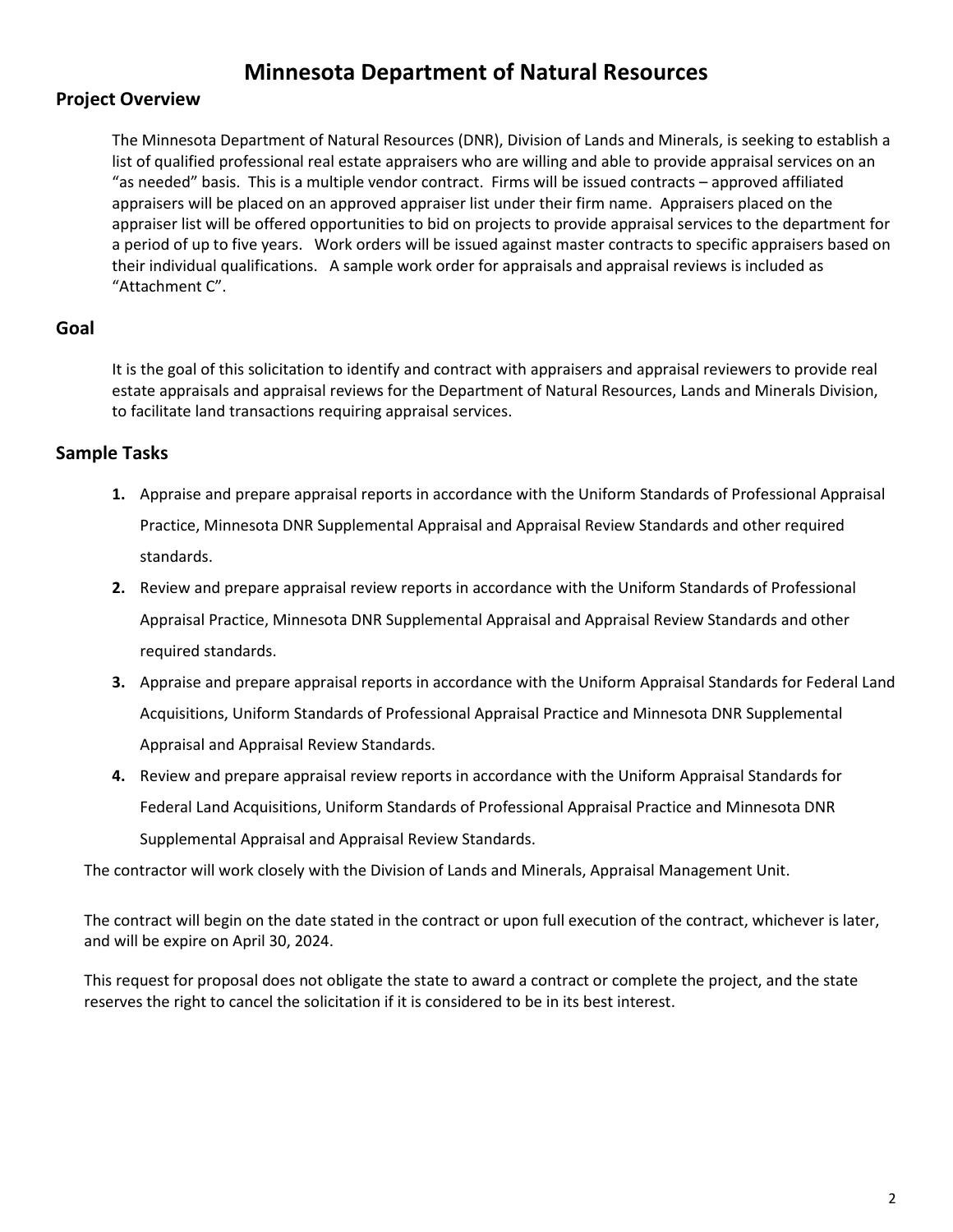Prospective responders who have any questions regarding this request for proposal may email the contact below:

Cindy Nathan, Acquisition and Appraisal Unit Supervisor Department of Natural Resources Lands & Minerals Division 1601 Minnesota Drive Brainerd, MN 56401 [cindy.nathan@state.mn.us](mailto:cindy.nathan@state.mn.us) 

Other personnel are **NOT** authorized to discuss this request for proposal with responders, before the proposal submission deadline. Contact regarding this RFP with any personnel not listed above could result in disqualification.

## **Proposal Content**

 Individual appraisers are awarded contracts under their company name. Each appraiser wishing to be considered must submit individual information to be considered.

The following must be submitted:

## **1. Technical Proposal**

- a. **Coversheet:** 
	- i. Full company name and address, phone and fax numbers, and e-mail address (if available).
	- orders and conduct work under this contract. ii. Name of the Contractor's Authorized Representative and appraisers authorized to execute work
	- iii. Federal Employer ID number and Minnesota Tax ID number (if applicable).

## b. **Qualifications and Experience**

- possible, contain personal telephone numbers, home addresses or home email addresses. If it is i. **Resume for each appraiser:** Resumes or other information about project personnel should not, if necessary to include personal contact information, please clearly indicate in the proposal that personal contact information is being provided.
- ii. Work History: Summarize the last five years of each appraisers work experience, highlighting work (if any) completed for the State of Minnesota – MN DNR and any other government type experience.
- iii. Proof of licensure for each appraiser. The appraiser must provide proof of licensure and be a subject and comparable field inspections. Minnesota Certified General Real Property Appraiser in good standing. The appraiser awarded work orders under this contract will be responsible for all aspects of the appraisal, including
- subject and comparable field inspections.<br>iv. **Appraisal Competency and Geographic Area Form for each appraiser:** Work order selection expertise. Demonstrated competencies are identified by previous work performed for the DNR or work samples. Complete "Attachment B - Appraisal Competency and Geographic Area Form" will be based on individual appraiser demonstrated competencies and areas of geographic for each appraiser in your firm.
- v. **DNR Projects:** If you have performed an appraisal or appraisal review in the past 5 years for the DNR demonstrating an area of competency, the project name and number may be provided in lieu of a work sample. DNR may consider previously conducted work for the DNR or DNR Partners.
- vi. Work Samples: Individual appraiser work samples (appraisal or appraisal review reports) to document each competency, submit one sample per each desired competency. Each sample should be labeled with the appraiser's name and the demonstrated competency.

## c. **Appraiser Training Resume:**

- i. Submit education certificates to show training expertise in the specialized areas of:
	- 1. Uniform Appraisal Standards for Federal Land Acquisitions (UASFLA) Appraisals;
	- 2. Appraisal Review;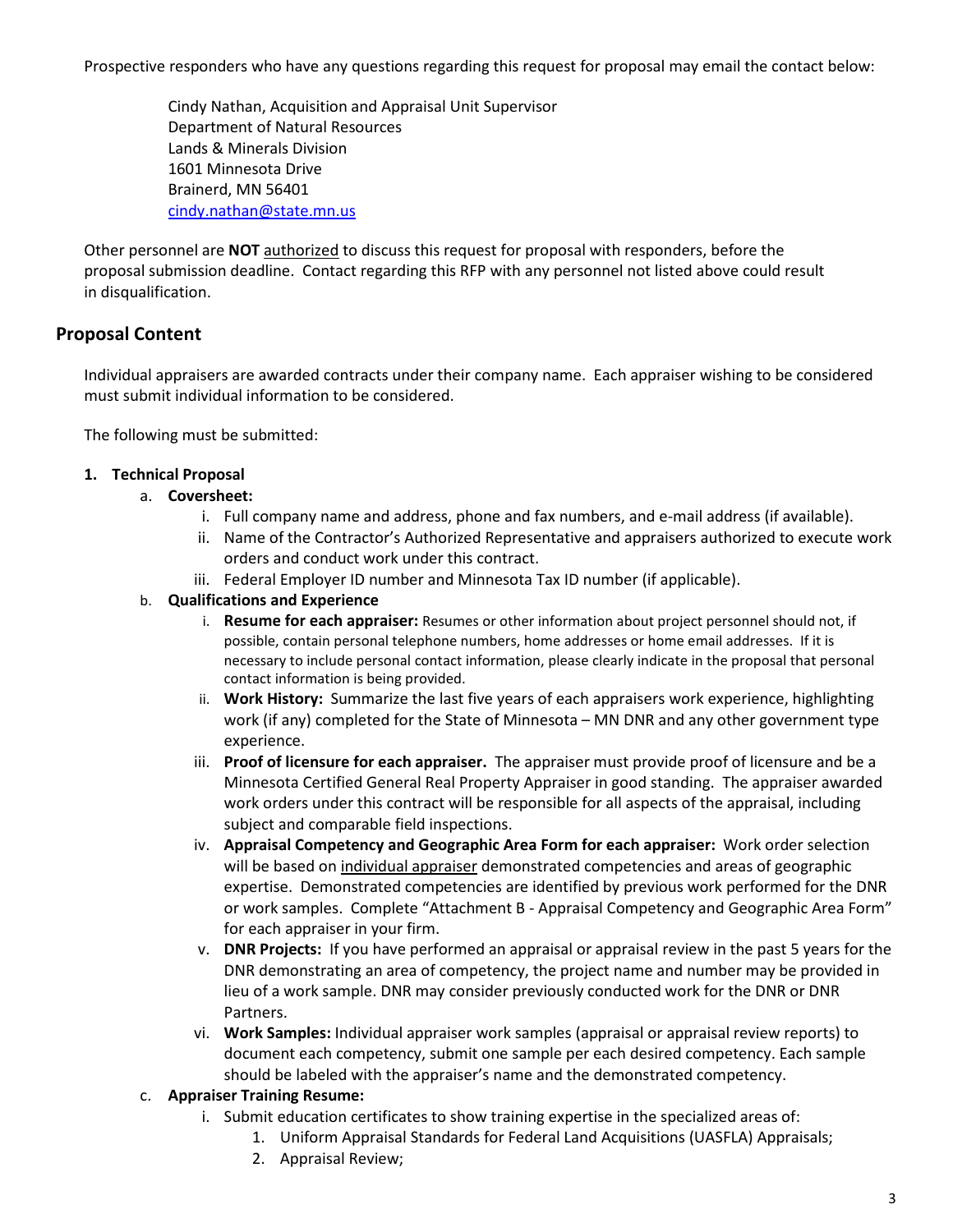- 3. Conservation Easements;
- 4. Subdivision Analysis;
- 5. Timber Valuation;
- 6. Mineral Valuation;
- 7. Federal Review of Uniform Appraisal Standards of Federal Land Acquisition Appraisals

## d. **Submit the following completed forms:**

- i. Affidavit of Non Collusion
- ii. Certificate Regarding Lobbying
- iii. Workforce Certification
- iv. Equal Pay Certificate Form
- v. Veterans Preference Form (If applicable)
- vi. Resident Vendor Form (If applicable)

## **2. Cost Proposal/Detail: See attached Attachment D.**

 Based on responses, an average hourly rate will be established. Points will be awarded based on deviation from the average.

## **Proposal Instructions**

All proposals must be sent or emailed to:

Cindy Nathan, Acquisition and Appraisal Unit Supervisor Minnesota Department of Natural Resources Division of Lands and Minerals 1601 Minnesota Drive Brainerd, MN 56401 cindy.nathan@state.mn.us

 There are two ways to submit your proposals, by mail or email. All proposals must be signed in blue ink by an authorized member of the firm.

 If sending by mail, submit one copy of the proposal. Proposals are to be sealed in mailing envelopes or packages with the responder's name and address written on the outside. Provide one copy of the cost proposal in a separately sealed envelope clearly marked on the outside "Cost Proposal" along with the firm's name. If submitting the proposal by email, email the technical proposal and cost proposal as separate documents. Title them accordingly. The signature on the proposal must be in color.

 For purposes of completing the cost proposal, the state does not make regular payments based upon the passage of time, it only pays for services performed or work delivered after it is accomplished.

Proposals will be evaluated on "best value" as specified below. The cost proposal will not be opened by the review committee until after the qualifications points are awarded.

All costs incurred in responding to this RFP will be borne by the responder.

All costs incurred in responding to this RFP will be borne by the responder.<br>We will notify you by e-mail or letter identifying omitted items. If we don't receive the omitted items within 30 days of the notification, all materials will be destroyed.

Proposals will be evaluated on "best value" as specified below.

Proposals will be evaluated on "best value" as specified below.<br>All proposals must be received not later than **2:00 p.m., Central Time, April 1, 2024**, as indicated by a notation made by the Real Estate Program Supervisor.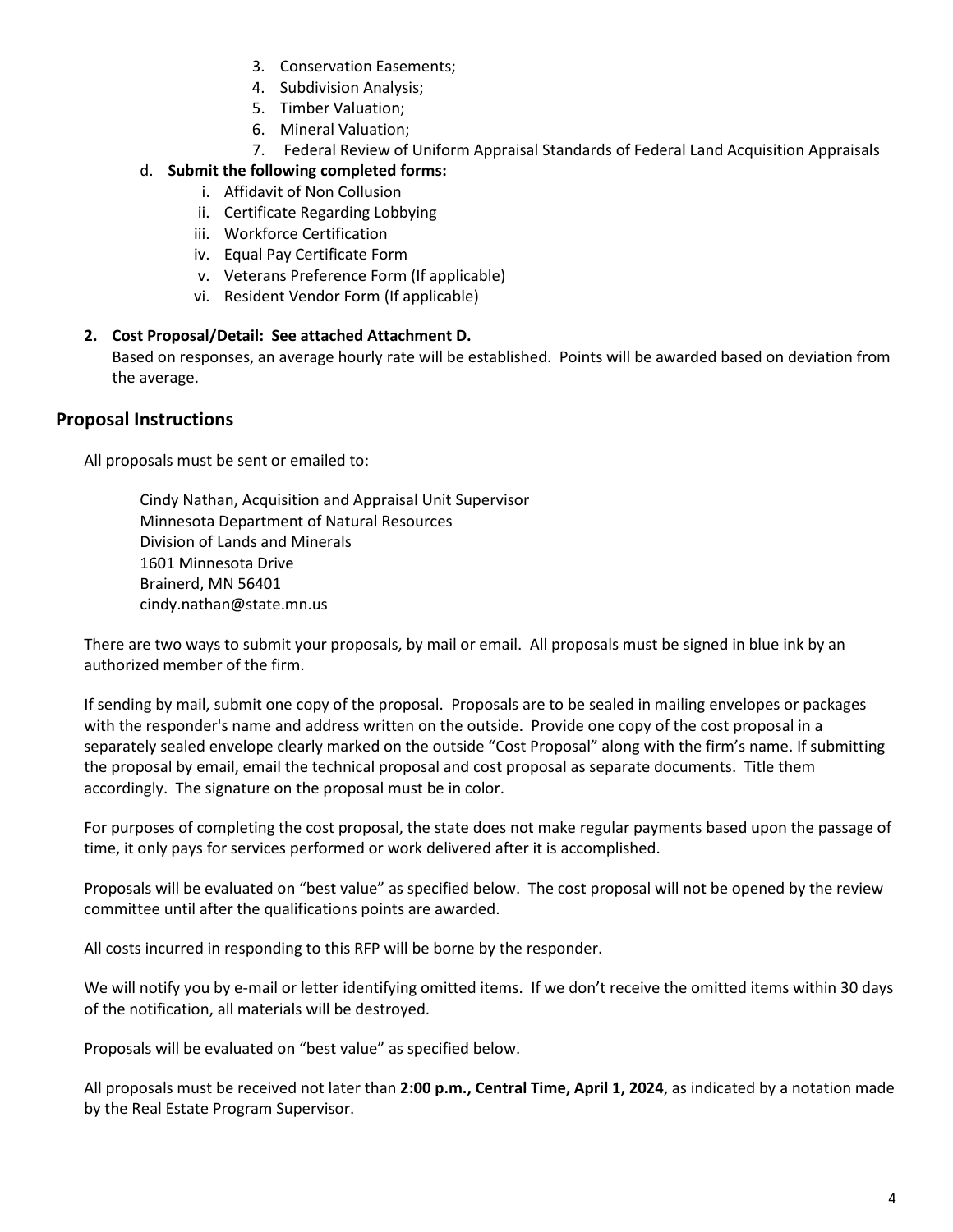## **Proposal Evaluation**

 All responses received by the deadline will be evaluated by representatives of the State. Proposals will first be reviewed for responsiveness to determine if the minimum requirements have been met. Proposals that fail to meet minimum requirements will not advance to the next phase of the evaluation.

## **Mandatory Requirements (Scored as Pass/Fail)**

The following will be considered on a pass/fail basis:

a. Provide proof of licensure for each appraiser. The appraiser must be a Minnesota Certified General Real Property Appraiser.

## **Evaluation Factors: (Scored based on percentage or points as indicated)**

The factors and weighting on which proposals will be judged are:

- 1. Qualifications and Experience 50%
- 2. Appraiser Training 20%
- 3. Cost Proposal/Detail 30%

It is anticipated that the evaluation and selection will be completed within 3 weeks of a complete RFP package.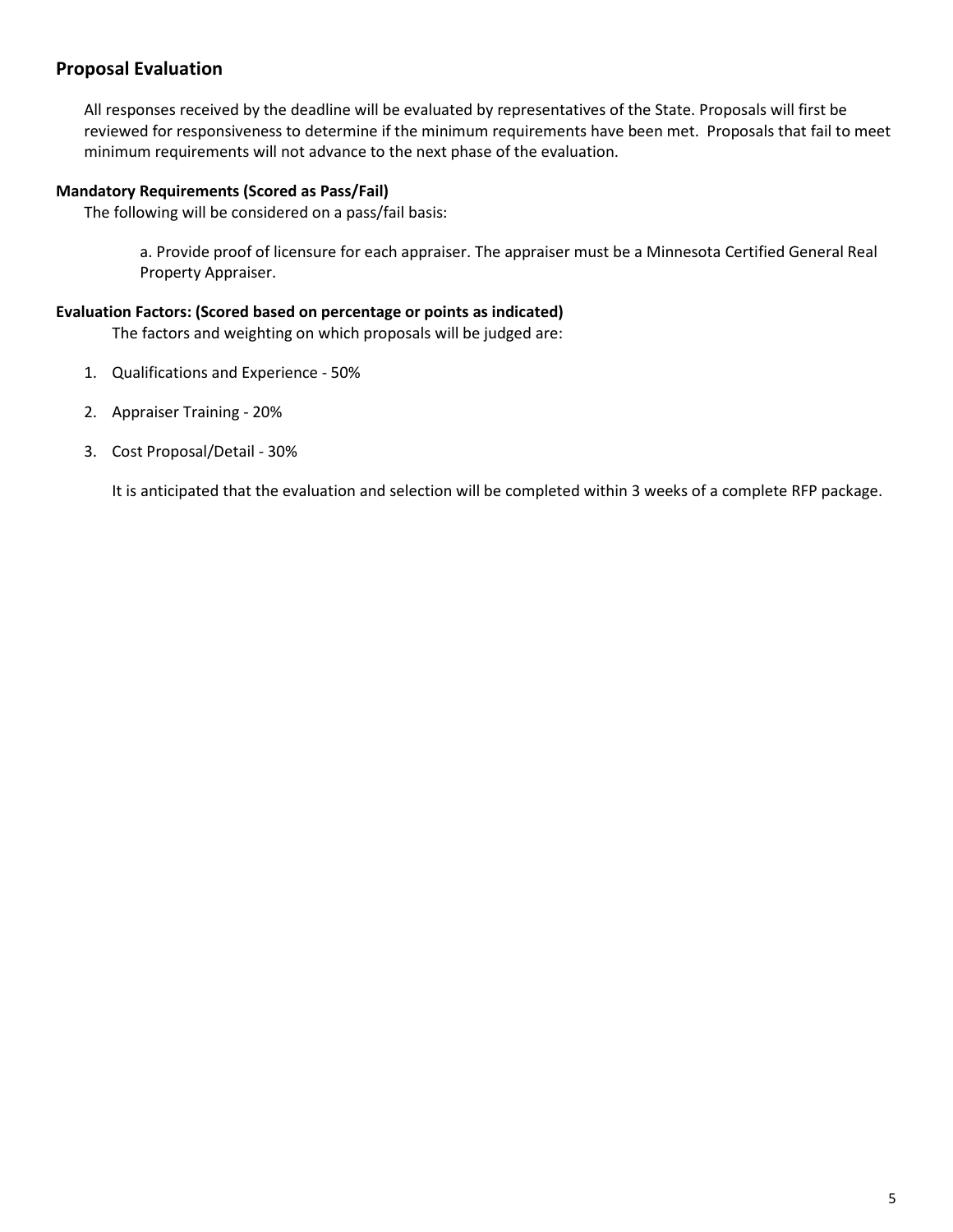## **General Requirements**

## **Affidavit of Noncollusion**

Each responder must complete the attached Affidavit of Noncollusion and include it with the response.

## **Conflicts of Interest**

 Responder must provide a list of all entities with which it has relationships that create, or appear to create, a conflict of interest with the work that is contemplated in this request for proposals. The list should indicate the name of the entity, the relationship, and a discussion of the conflict.

## **Proposal Contents**

 purposes of evaluation for potential contract award. The submission of inaccurate or misleading information may be grounds for disqualification from the award as well as subject the responder to suspension or debarment By submission of a proposal, Responder warrants that the information provided is true, correct and reliable for proceedings as well as other remedies available by law.

## **Disposition of Responses**

 All materials submitted in response to this RFP will become property of the State and will become public record in contract with the selected vendor. If the Responder submits information in response to this RFP that it believes to accordance with Minnesota Statutes, section 13.591, after the evaluation process is completed. Pursuant to the statute, completion of the evaluation process occurs when the government entity has completed negotiating the be trade secret materials, as defined by the Minnesota Government Data Practices Act, Minnesota Statute § 13.37, the Responder must:

- **EXT** clearly mark all trade secret materials in its response at the time the response is submitted,
- **EXED** include a statement with its response justifying the trade secret designation for each item, and
- **defend any action seeking release of the materials it believes to be trade secret, and indemnify and hold**  harmless the State, its agents and employees, from any judgments or damages awarded against the State in favor of the party requesting the materials, and any and all costs connected with that defense. This indemnification survives the State's award of a contract. In submitting a response to this RFP, the Responder agrees that this indemnification survives as long as the trade secret materials are in possession of the State.

The State will not consider the prices submitted by the Responder to be proprietary or trade secret materials.

 accordance with the Rules of Public Access to Records of the Judicial Branch promulgated by the Minnesota Notwithstanding the above, if the State contracting party is part of the judicial branch, the release of data shall be in Supreme Court as the same may be amended from time to time.

## **Contingency Fees Prohibited**

 Pursuant to Minnesota Statutes Section 10A.06, no person may act as or employ a lobbyist for compensation that is dependent upon the result or outcome of any legislation or administrative action.

## **Sample Contract**

 You should be aware of the State's standard contract terms and conditions in preparing your response. A sample State of Minnesota Professional/Technical Services Contract is attached for your reference. Much of the language reflected in the contract is required by statute. If you take exception to any of the terms, conditions or language in proposal being disqualified from further review and evaluation. Only those exceptions indicated in your response to the contract, you must indicate those exceptions in your response to the RFP; certain exceptions may result in your the RFP will be available for discussion or negotiation.

## **Reimbursements**

Travel expenses: There shall be no reimbursement for travel expenses under this contract.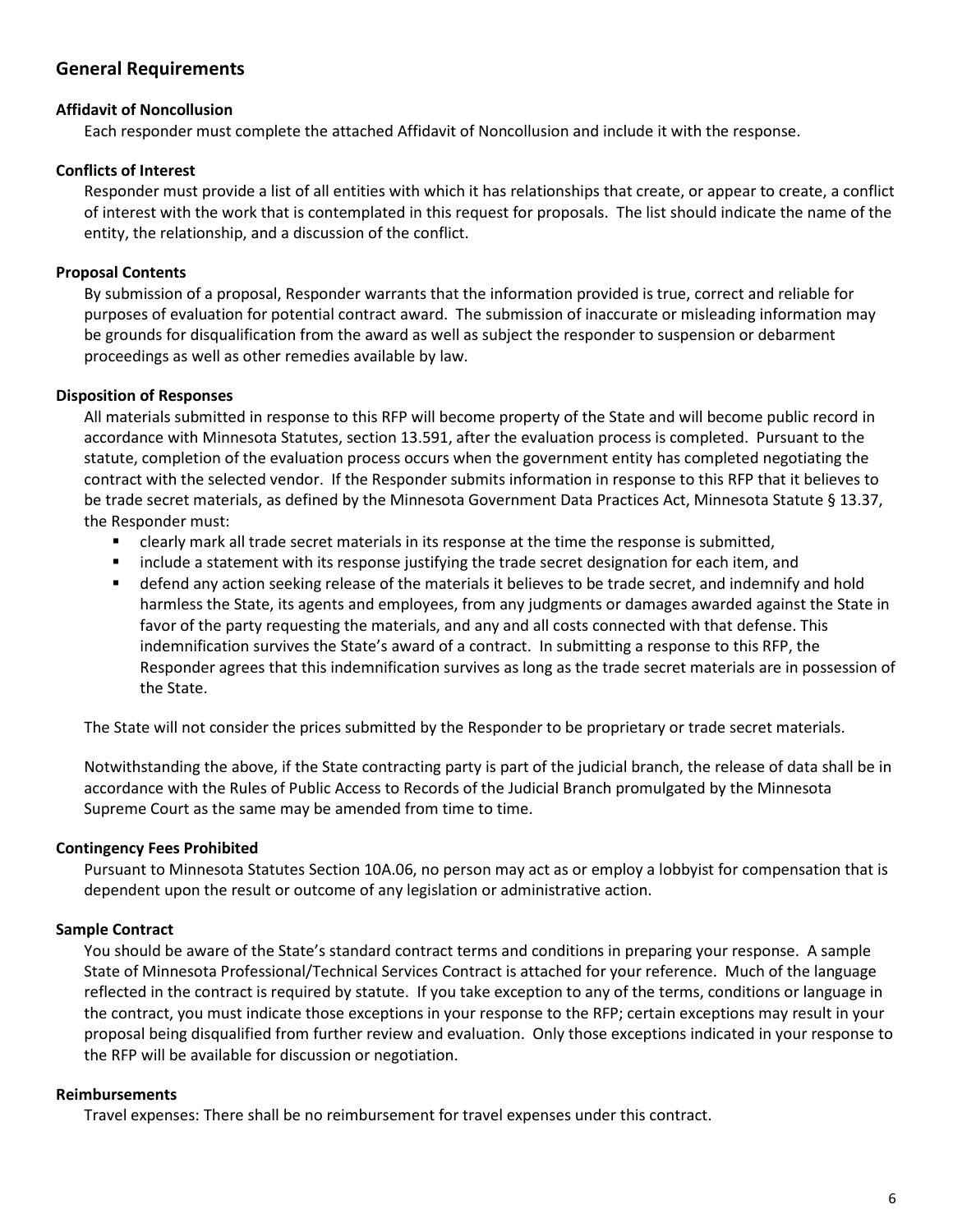#### **Organizational Conflicts of Interest**

 conflict of interest exists when, because of existing or planned activities or because of relationships with other persons, a vendor is unable or potentially unable to render impartial assistance or advice to the State, or the vendor's objectivity in performing the contract work is or might be otherwise impaired, or the vendor has an unfair contractor has taken or proposes to take to avoid or mitigate such conflicts. If an organization conflict of interest is an organizational conflict of interest prior to the award of the contract and did not disclose the conflict to OSP, the State may terminate the contract for default. The provisions of this clause must be included in all subcontracts for The responder warrants that, to the best of its knowledge and belief, and except as otherwise disclosed, there are no relevant facts or circumstances which could give rise to organizational conflicts of interest. An organizational competitive advantage. The responder agrees that, if after award, an organizational conflict of interest is discovered, an immediate and full disclosure in writing must be made to the Assistant Director of the Department of Administration's Office of Equity in Procurement ("OSP") which must include a description of the action which the determined to exist, the State may, at its discretion, cancel the contract. In the event the responder was aware of work to be performed similar to the service provided by the prime contractor, and the terms "contract," "contractor," and "contracting officer" modified appropriately to preserve the State's rights.

#### **Preference to Targeted Group and Economically Disadvantaged Business and Individuals**

 Targeted Group Businesses and individuals submitting proposals as prime contractors will receive a six percent submitting proposals as prime contractors will receive a six percent preference in the evaluation of their proposal. opening date and time. For information regarding certification, contact the Materials Management Helpline at 651.296.2600, or you may reach the Helpline by email at *mmdhelp.line@state.mn.us*. For TTY/TDD In accordance with Minnesota Rules, part 1230.1810, subpart B and Minnesota Rules, part 1230.1830, certified preference in the evaluation of their proposal, and certified Economically Disadvantaged Businesses and individuals Eligible TG businesses must be currently certified by the Materials Management Division prior to the solicitation communications, contact the Helpline through the Minnesota Relay Services at 1.800.627.3529.

#### **Veteran-Owned Small Business Preference**

 Unless a greater preference is applicable and allowed by law, in accordance with Minn. Stat. § 16C.16, subd. 6a, the Commissioner of Administration will award a 6% preference in the amount bid on state procurement to certified small businesses that are majority owned and operated by veterans.

 A small business qualifies for the veteran-owned preference when it meets one of the following requirements. 1) under Public Law 109-461 and Code of Federal Regulations, title 38, part 74 (Supported By Documentation). *See*  The business has been certified by the Office of Equity in Procurement as being a veteran-owned or service-disabled veteran-owned small business. 2) The principal place of business is in Minnesota AND the United States Department of Veterans Affairs verifies the business as being a veteran-owned or service-disabled veteran-owned small business Minn. Stat. § 16C.19(d).

 Submit the appropriate documentation with the solicitation response to claim the veteran-owned preference. Statutory requirements and documentation must be met by the solicitation response due date and time to be awarded the preference.

## **Foreign Outsourcing of Work Prohibited**

 processing of information shall be performed within the borders of the United States. This provision also applies to All services under this contract shall be performed within the borders of the United States. All storage and work performed by subcontractors at all tiers.

## **Work Force Certification**

 For all contracts estimated to be in excess of \$100,000, responders are required to complete the attached Affirmative Action Data page and return it with the response. As required by Minnesota Rule 5000.3600, "It is hereby agreed between the parties that Minnesota Statute § 363A.36 and Minnesota Rule 5000.3400 - 5000.3600 are incorporated into any contract between these parties based upon this specification or any modification of it. A copy of Minnesota Statute § 363A.36 and Minnesota Rule 5000.3400 - 5000.3600 are available upon request from the contracting agency."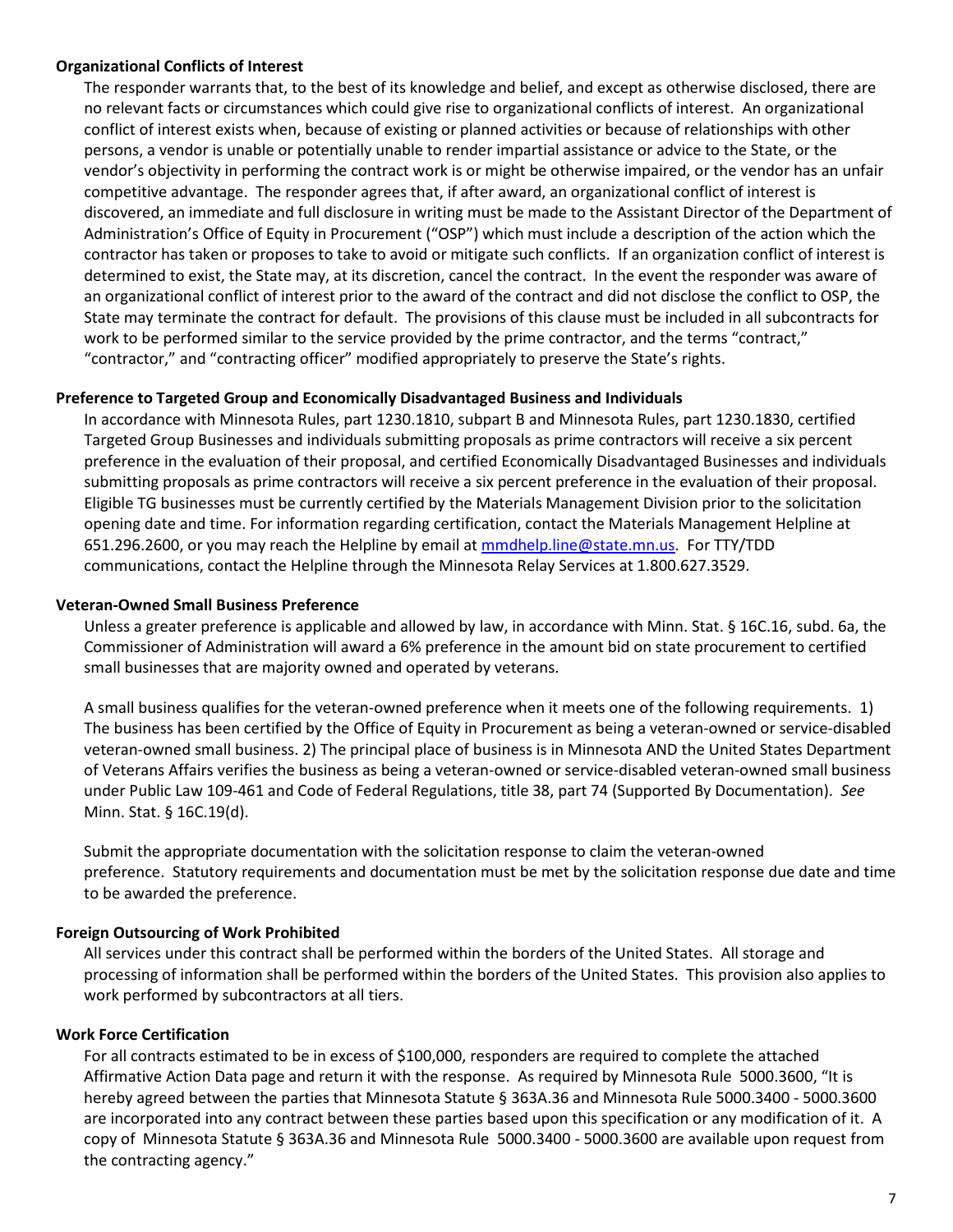## **Equal Pay Certification**

 If the Response to this solicitation could be in excess of \$500,000, the Responder must obtain an Equal Pay Certificate from the Minnesota Department of Human Rights (MDHR) or claim an exemption prior to contract execution. A responder is exempt if it has not employed more than 40 full-time employees on any single working day in one state during the previous 12 months. Please contact MDHR with questions at: 651-539-1095 (metro), 1- 800-657-3704 (toll free), 711 or 1-800-627-3529 (MN Relay) or at [compliance.MDHR@state.mn.us.](mailto:compliance.MDHR@state.mn.us)

## **Certification Regarding Lobbying**

 therefore the Proposer must complete the attached **Certification Regarding Lobbying** and submit it as part of its Federal money will be used or may potentially be used to pay for all or part of the work under the contract, proposal.

## **Certification Regarding Debarment, Suspension, Ineligibility, and Voluntary Exclusion.**

 therefore the Proposer must certify the following, as required by the regulations implementing Executive Order Federal money will be used or may potentially be used to pay for all or part of the work under the contract, 12549.

## **Certification Regarding Debarment, Suspension, Ineligibility and Voluntary Exclusion -- Lower Tier Covered Transactions**

Instructions for Certification

- 1. By signing and submitting this proposal, the prospective lower tier participant is providing the certification set out below.
- 2. The certification in this clause is a material representation of fact upon which reliance was placed when this rendered an erroneous certification, in addition to other remedies available to the Federal Government, the department or agency with which this transaction originated may pursue available remedies, including transaction was entered into. If it is later determined that the prospective lower tier participant knowingly suspension and/or debarment.
- proposal is submitted if at any time the prospective lower tier participant learns that its certification was erroneous when submitted or had become erroneous by reason of changed circumstances. 3. The prospective lower tier participant shall provide immediate written notice to the person to which this
- *person, primary covered transaction, principal, proposal, and voluntarily excluded*, as used in this clause, 4. The terms *covered transaction, debarred, suspended, ineligible, lower tier covered transaction, participant,*  have the meaning set out in the Definitions and Coverages sections of rules implementing Executive Order 12549. You may contact the person to which this proposal is submitted for assistance in obtaining a copy of those regulations.
- 5. The prospective lower tier participant agrees by submitting this response that, should the proposed by the department or agency with which this transaction originated. covered transaction be entered into, it shall not knowingly enter into any lower tier covered transaction with a person who is proposed for debarment under 48 CFR part 9, subpart 9.4, debarred, suspended, declared ineligible, or voluntarily excluded from participation in this covered transaction, unless authorized
- 6. The prospective lower tier participant further agrees by submitting this proposal that it will include this clause titled "Certification Regarding Debarment, Suspension, Ineligibility and Voluntary Exclusion--Lower Tier Covered Transaction," without modification, in all lower tier covered transactions and in all solicitations for lower tier covered transactions.
- suspended, ineligible, or voluntarily excluded from covered transactions, unless it knows that the certification is erroneous. A participant may decide the method and frequency by which it determines the eligibility of its principals. Each participant may, but is not required to, check the List of Parties Excluded 7. A participant in a covered transaction may rely upon a certification of a prospective participant in a lower tier covered transaction that it is not proposed for debarment under 48 CFR part 9, subpart 9.4, debarred, from Federal Procurement and Nonprocurement Programs
- order to render in good faith the certification required by this clause. The knowledge and information of a participant is not required to exceed that which is normally possessed by a prudent person in the ordinary 8. Nothing contained in the foregoing shall be construed to require establishment of a system of records in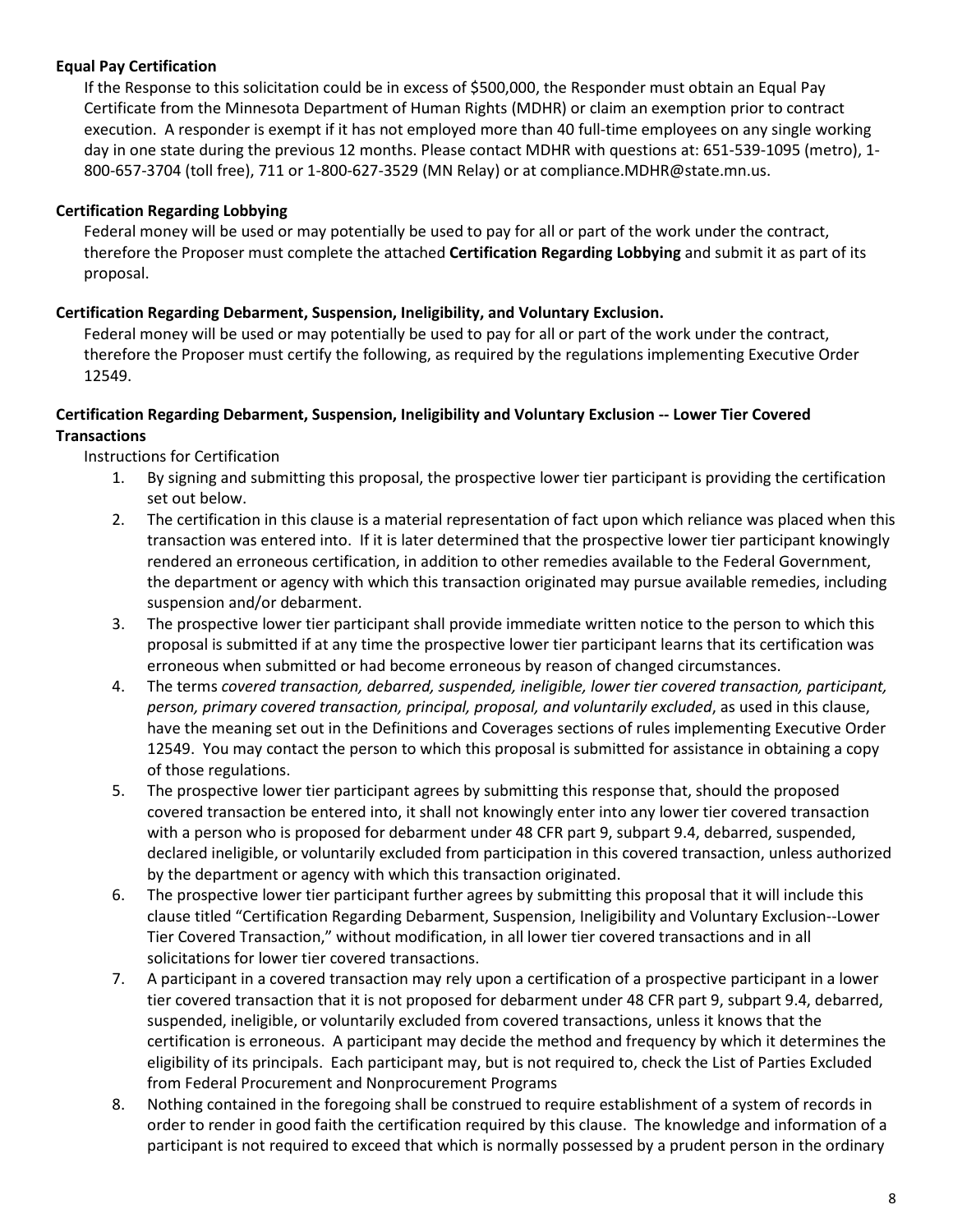course of business dealings.

 transaction knowingly enters into a lower tier covered transaction with a person who is proposed for department or agency with which this transaction originated may pursue available remedies, including 9. Except for transactions authorized under paragraph 5 of these instructions, if a participant in a covered debarment under 48 C.F.R. 9, subpart 9.4, suspended, debarred, ineligible, or voluntarily excluded from participation in this transaction, in addition to other remedies available to the federal government, the suspension and/or debarment.

## **Certification Regarding Debarment, Suspension, Ineligibility and Voluntary Exclusion - Lower Tier Covered Transactions**

- 1. The prospective lower tier participant certifies, by submission of this proposal, that neither it nor its principals is presently debarred, suspended, proposed for debarment, declared ineligible, or voluntarily excluded from participation in this transaction by any Federal department or agency.
- 2. Where the prospective lower tier participant is unable to certify to any of the statements in this certification, such prospective participant shall attach an explanation to this proposal.

## **Insurance Requirements**

- described below and the State of Minnesota has approved such insurance. Contractor shall maintain such 1. Contractor shall not commence work under the contract until they have obtained all the insurance insurance in force and effect throughout the term of the contract.
- 2. Contractor is required to maintain and furnish satisfactory evidence of the following insurance policies:
	- a. Workers' Compensation Insurance: Except as provided below, Contractor must provide Workers' Compensation insurance for all its employees and, in case any work is subcontracted, Contractor will statutory requirements of the State of Minnesota, including Coverage B, Employer's Liability.<br>Insurance minimum limits are as follows: require the subcontractor to provide Workers' Compensation insurance in accordance with the

\$100,000 – Bodily Injury by Disease per employee \$500,000 – Bodily Injury by Disease aggregate \$100,000 – Bodily Injury by Accident

If Minnesota Statute 176.041 exempts Contractor from Workers' Compensation insurance or if the Contractor has no employees in the State of Minnesota, Contractor must provide a written statement, signed by an authorized representative, indicating the qualifying exemption that excludes Contractor from the Minnesota Workers' Compensation requirements.

 If during the course of the contract the Contractor becomes eligible for Workers' Compensation, the Contractor must comply with the Workers' Compensation Insurance requirements herein and provide the State of Minnesota with a certificate of insurance.

 **b. Commercial General Liability Insurance**: Contractor is required to maintain insurance protecting it from claims for damages for bodily injury, including sickness or disease, death, and for care and loss of services as well as from claims for property damage, including loss of use which may arise from operations under the Contract whether the operations are by the Contractor or by a subcontractor or by anyone directly or indirectly employed by the Contractor under the contract. Insurance minimum limits are as follows:

\$2,000,000 – per occurrence \$2,000,000 – annual aggregate \$2,000,000 – annual aggregate – Products/Completed Operations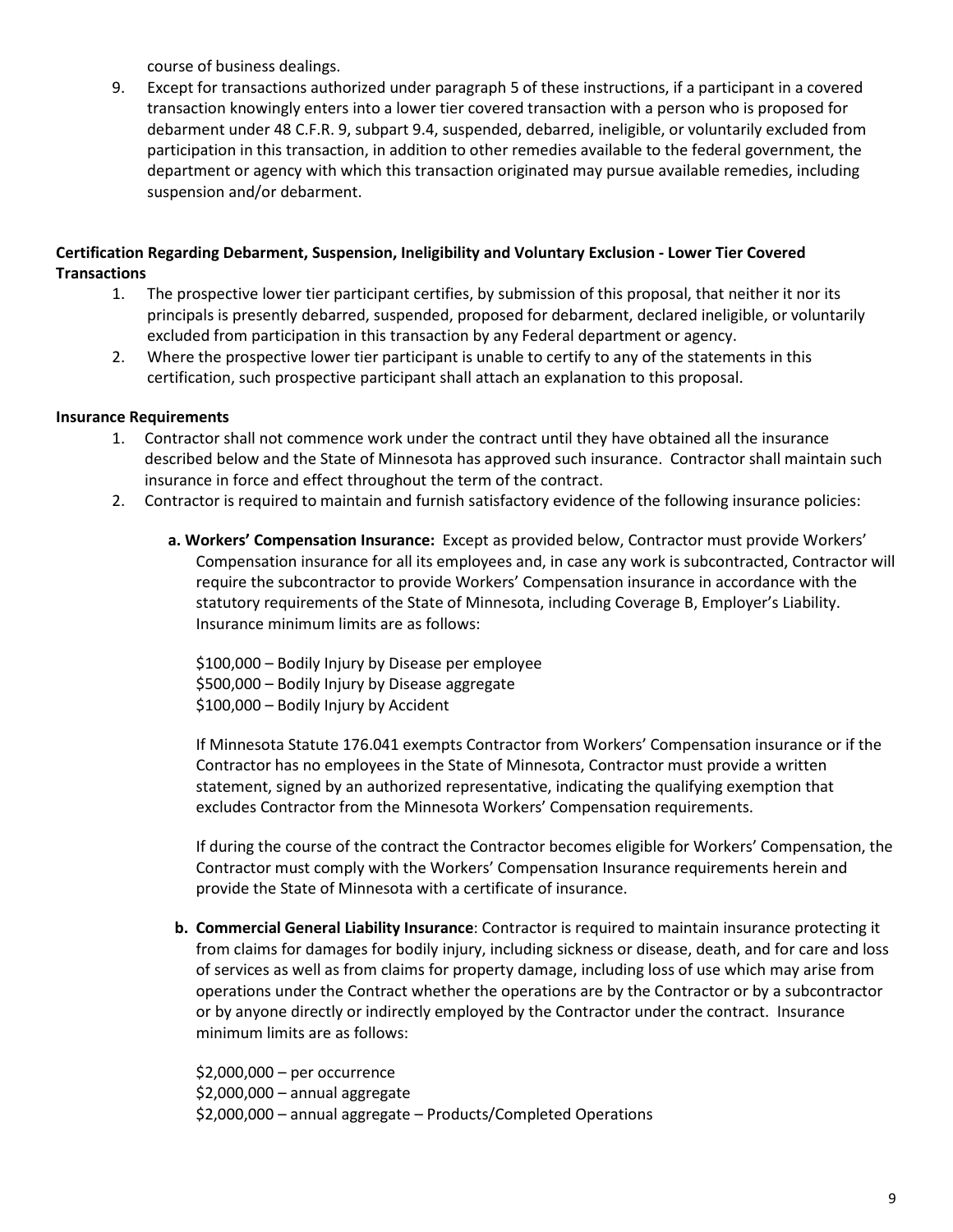Other; if applicable, please list The following coverages shall be included: Premises and Operations Bodily Injury and Property Damage Personal and Advertising Injury Blanket Contractual Liability Products and Completed Operations Liability State of Minnesota named as an Additional Insured, to the extent permitted by law

 **c. Commercial Automobile Liability Insurance:** Contractor is required to maintain insurance resulting from the ownership, operation, maintenance or use of all owned, hired, and non-owned autos which may arise from operations under this contract, and in case any work is subcontracted the contractor will require the subcontractor to maintain Commercial Automobile Liability insurance.<br>Insurance **minimum** limits are as follows: Insurance minimum limits are as follows: protecting it from claims for damages for bodily injury as well as from claims for property damage

\$2,000,000 – per occurrence Combined Single limit for Bodily Injury and Property Damage

In addition, the following coverages should be included:

Owned, Hired, and Non-owned Automobile

Contractor is required to maintain Minnesota Statutes 2012, Chapter 65B, "Minnesota No Fault Automobile Insurance".

 This policy will provide coverage for all claims the contractor may become legally obligated to pay **d. Professional/Technical, Errors and Omissions, and/or Miscellaneous Liability Insurance** 

 resulting from any actual or alleged negligent act, error, or omission related to Contractor's professional services required under the contract.

Contractor is required to carry the following **minimum** limits:

 \$2,000,000 – per claim or event \$2,000,000 – annual aggregate

 the written approval of the State. If the Contractor desires authority from the State to have a the desired deductible and providing financial documentation by submitting the most current audited Any deductible will be the sole responsibility of the Contractor and may not exceed \$50,000 without deductible in a higher amount, the Contractor shall so request in writing, specifying the amount of financial statements so that the State can ascertain the ability of the Contractor to cover the deductible from its own resources.

 The retroactive or prior acts date of such coverage shall not be after the effective date of this following completion of the work. If such insurance is discontinued, extended reporting period Contract and Contractor shall maintain such insurance for a period of at least three (3) years, coverage must be obtained by Contractor to fulfill this requirement.

#### **3. Additional Insurance Conditions:**

- available to the State of Minnesota with respect to any claim arising out of Contractor's performance • Contractor's policy(ies) shall be primary insurance to any other valid and collectible insurance under this contract;
- Contractor agrees to notify the State of Minnesota within five (5) business days with a copy of the • If Contractor receives a cancellation notice from an insurance carrier affording coverage herein, cancellation notice, unless Contractor's policy(ies) contain a provision that coverage afforded under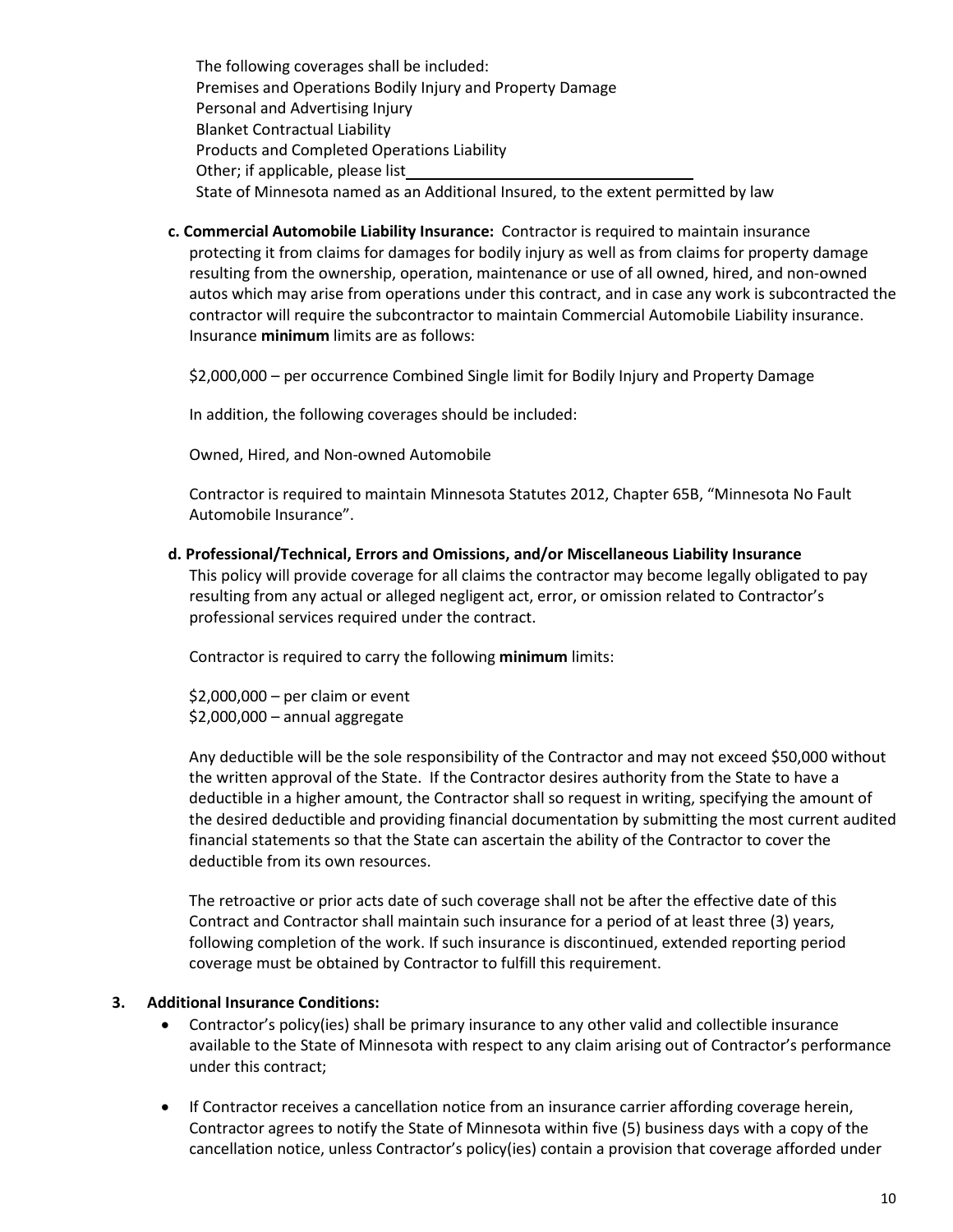the policy(ies) will not be cancelled without at least thirty (30) days advance written notice to the State of Minnesota;

- Contractor is responsible for payment of Contract related insurance premiums and deductibles;
- If Contractor is self-insured, a Certificate of Self-Insurance must be attached;
- • Contractor's policy(ies) shall include legal defense fees in addition to its liability policy limits, with the exception of B.4 above;
- rating of A- (minus); Financial Size Category (FSC) VII or better, and authorized to do business in the • Contractor shall obtain insurance policy(ies) from insurance company(ies) having an "AM BEST" State of Minnesota; and
- limits to satisfy the full policy limits required by the Contract. • An Umbrella or Excess Liability insurance policy may be used to supplement the Contractor's policy
- with the insurance requirements and retains all rights to pursue any legal remedies against the contractor. with the insurance requirements and retains all rights to pursue any legal remedies against the contractor.<br>All insurance policies must be open to inspection by the State, and copies of policies must be submitted to **4.** The State reserves the right to immediately terminate the contract if the contractor is not in compliance the State's authorized representative upon written request.
- **5.** The successful responder is required to submit Certificates of Insurance acceptable to the State of MN as evidence of insurance coverage requirements prior to commencing work under the contract.

## **E-Verify Certification (In accordance with Minn. Stat. §16C.075)**

 By submission of a proposal for services in excess of \$50,000, Contractor certifies that as of the date of services performed on behalf of the State, Contractor and all its subcontractors will have implemented or be in the process work on behalf of the State. In the event of contract award, Contractor shall be responsible for collecting all subcontractor certifications and may do so utilizing the E-Verify Subcontractor Certification Form available at http://www.mmd.admin.state.mn.us/doc/EverifySubCertForm.doc</u>. All subcontractor certifications must be kept on of implementing the federal E-Verify program for all newly hired employees in the United States who will perform file with Contractor and made available to the State upon request.

## **Certification of Nondiscrimination (In accordance with Minn. Stat. § 16C.053)**

 The following term applies to any contract for which the value, including all extensions, is \$50,000 or more: against persons or entities doing business in Israel, when making decisions related to the operation of the vendor's business. For purposes of this section, "discrimination" includes but is not limited to engaging in refusals to deal, terminating business activities, or other actions that are intended to limit commercial relations with Israel, or Contractor certifies it does not engage in and has no present plans to engage in discrimination against Israel, or persons or entities doing business in Israel, when such actions are taken in a manner that in any way discriminates on the basis of nationality or national origin and is not based on a valid business reason.

## **Subcontractor Reporting**

 The State of Minnesota is committed to diversity and inclusion in public procurement. If the total value of your contract may exceed \$500,000, including all extension options, you must track and report, on a quarterly basis, the amount you spend with diverse small businesses. When this applies, you will be provided free access to a portal for this purpose, and the requirement will continue as long as the contract is in effect.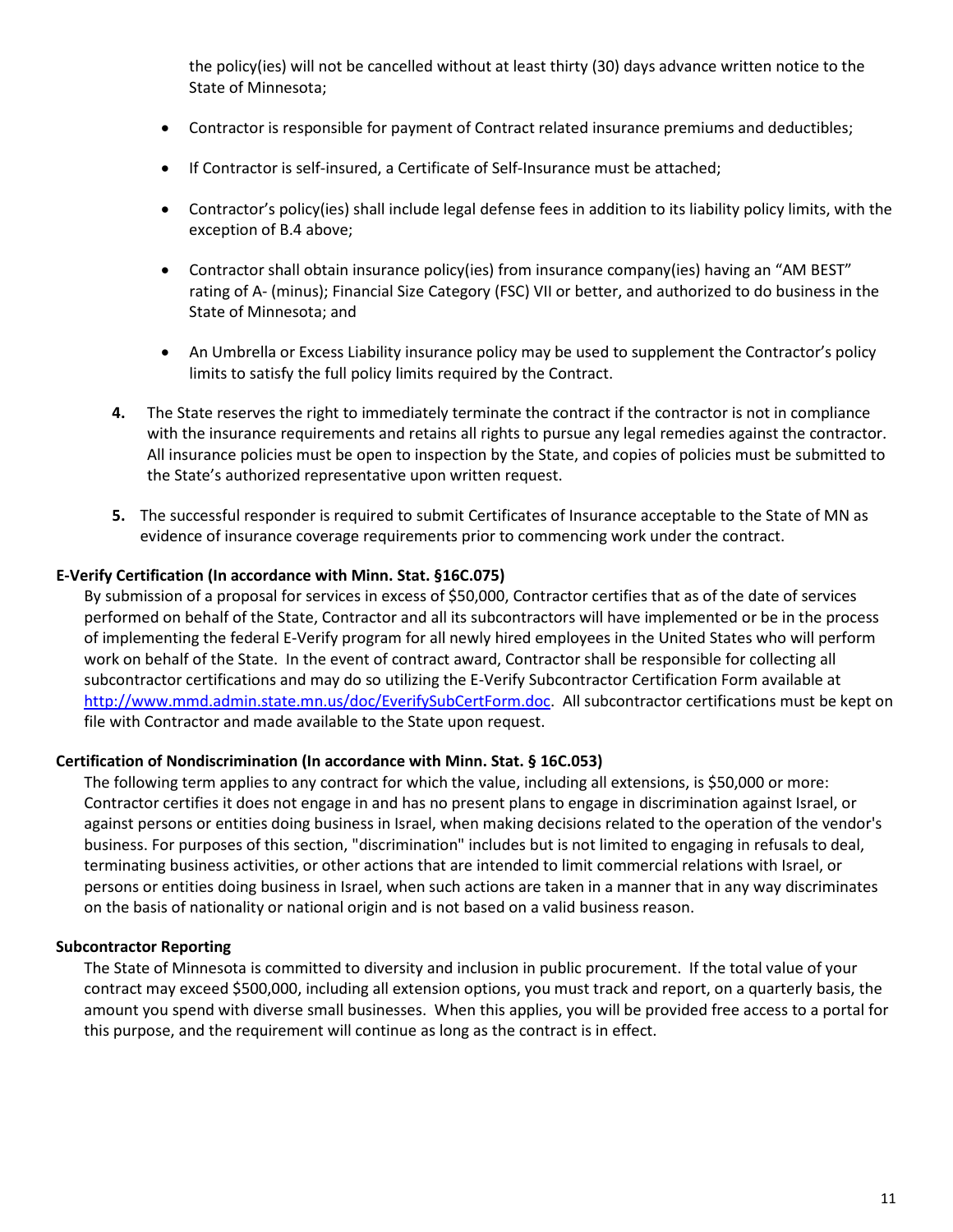## **CERTIFICATION REGARDING LOBBYING**

For State of Minnesota Contracts and Grants over \$100,000

The undersigned certifies, to the best of his or her knowledge and belief that:

 (1) No Federal appropriated funds have been paid or will be paid, by or on behalf of the undersigned, to any person for influencing or attempting to influence an officer or employee of any agency, a member of Congress, an officer or contract, the making of any Federal grant, the making of any Federal loan, the entering into of any cooperative agreement, and the extension, continuation, renewal, amendment, or modification of any Federal contract, grant, loan, employee of Congress, or an employee of a Member of Congress in connection with the awarding of any Federal or cooperative agreement.

 (2) If any funds other than Federal appropriated funds have been paid or will be paid to any person for influencing or Congress, or an employee of a Member of Congress in connection with this Federal contract, grant, loan, or cooperative agreement, the undersigned shall complete and submit Standard Form-LLL, Disclosure Form to Report Lobbying in attempting to influence an officer or employee of any agency, A Member of Congress, an officer or employee of accordance with its instructions.

 (3) The undersigned shall require that the language of this certification be included in the award documents for all subawards at all tiers (including subcontracts, subgrants, and contracts under grants, loans and cooperative agreements) and that all subrecipients shall certify and disclose accordingly.

This certification is a material representation of fact upon which reliance was placed when this transaction was made or entered into. Submission of this certification is a prerequisite for making or entering into this transaction imposed by 31 U.S.C. 1352. Any person who fails to file the required certification shall be subject to a civil penalty of not less than \$10,000 and not more than \$100,000 for each such failure.

Organization Name

\_\_\_\_\_\_\_\_\_\_\_\_\_\_\_\_\_\_\_\_\_\_\_\_\_\_\_\_\_\_\_\_\_\_\_\_\_\_\_\_\_\_ Name and Title of Official Signing for Organization

\_\_\_\_\_\_\_\_\_\_\_\_\_\_\_\_\_\_\_\_\_\_\_\_\_\_\_\_\_\_\_\_\_\_\_\_\_

\_\_\_\_\_\_\_\_\_\_\_\_\_\_\_\_\_\_\_\_\_\_\_\_\_\_\_\_\_\_\_\_\_\_\_\_\_\_\_\_\_\_

By:\_\_\_\_\_\_\_\_\_\_\_\_\_\_\_\_\_\_\_\_\_\_\_\_\_\_\_\_\_\_\_\_\_\_\_\_\_\_\_

Signature of Official

Date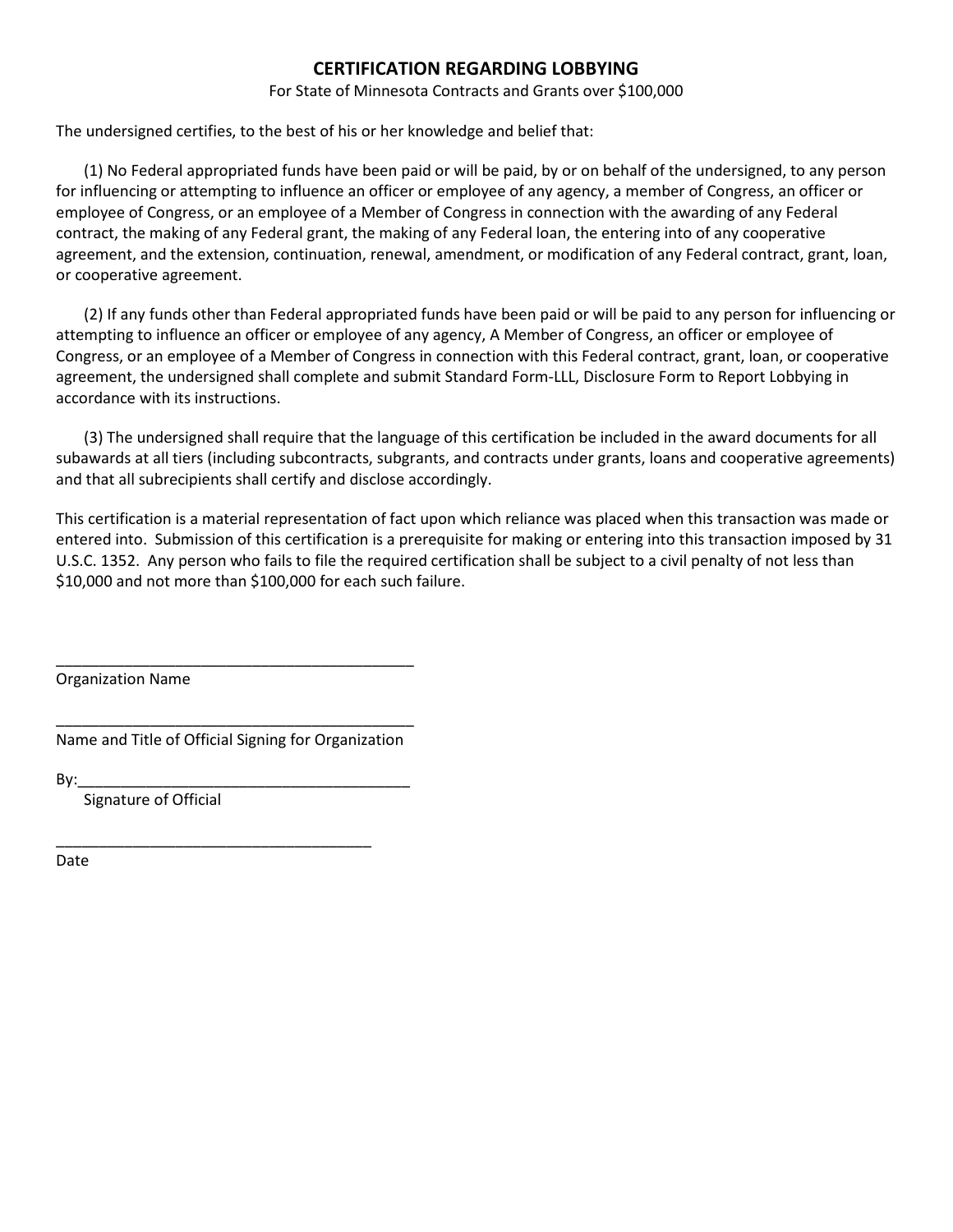## **STATE OF MINNESOTA – WORKFORCE CERTIFICATE INFORMATION**

**Required by state law for ALL bids or proposals that could exceed \$100,000** 

 **Complete this form and return it with your bid or proposal. The State of Minnesota is under no obligation to delay proceeding with a contract until a company becomes compliant with the Workforce Certification requirements in Minn. Stat. §363A.36.** 

BOX A – MINNESOTA COMPANIES **that have employed more than 40 full-time employees within this state on any single working day during the previous 12 months, check one option below:** 

 ☐ Attached is our current Workforce Certificate issued by the Minnesota Department of Human Rights (MDHR).

☐ Attached is confirmation that MDHR received our application for a Minnesota Workforce Certificate on (date).

**BOX B – NON-MINNESOTA COMPANIES that have employed more than 40 full-time employees on a single working day during the previous 12 months in the state where it has its primary place of business, check one option below:** 

☐ Attached is our current Workforce Certificate issued by MDHR.

you must send your federal or municipal certificate to MDHR at *compliance.MDHR@state.mn.us*. If you are unable to send either certificate, MDHR may contact you to request evidence of federal compliance. The inability to  $\Box$  We certify we are in compliance with federal affirmative action requirements. Upon notification of contract award, provide sufficient documentation may prohibit contract execution.

 **BOX C –** EXEMPT COMPANIES **that have not employed more than 40 full-time employees on a single working day in any state during the previous 12 months, check option below if applicable:** 

 ☐ We attest we are exempt. If our company is awarded a contract, we will submit to MDHR within 5 business days after the contract is fully signed, the names of our employees during the previous 12 months, the date of separation, if applicable, and the state in which the persons were employed. Send to [compliance.MDHR@state.mn.us.](mailto:compliance.MDHR@state.mn.us)

| By signing this statement, you certify that the information provided is accurate and that you are authorized to sign on<br>behalf of your company. |                                     |  |  |
|----------------------------------------------------------------------------------------------------------------------------------------------------|-------------------------------------|--|--|
| Name of Company: Name of Company:                                                                                                                  | Date                                |  |  |
| Authorized Signature: Authorized Signature:                                                                                                        | Telephone number: Telephone number: |  |  |
| Printed Name:                                                                                                                                      | Title:                              |  |  |

#### **For assistance with this form, contact:**

Minnesota Department of Human Rights, Compliance Services

| Web: | http://mn.gov/mdhr/                | TC Metro: 651-539-1095 | Toll Free: 800-657-3704 |
|------|------------------------------------|------------------------|-------------------------|
|      | Email: compliance.mdhr@state.mn.us | TTY: 651-296-1283      |                         |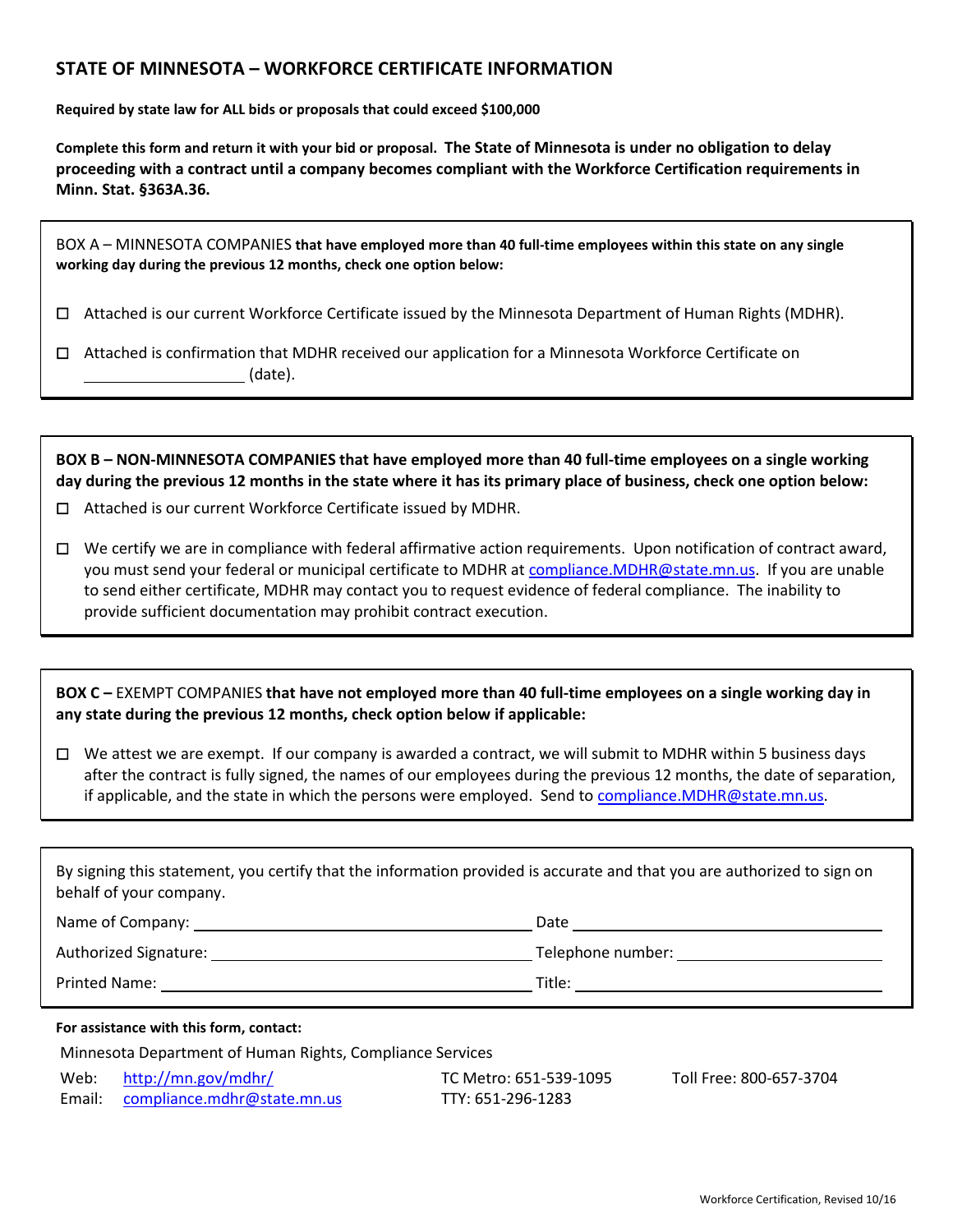## **State of Minnesota – Equal Pay Certificate**

 If your response could be in excess of \$500,000, please complete and submit this form with your submission. **It is your sole submission.** Please contact MDHR with questions at: 651-539-1095 (metro), 1-800-657-3704 (toll free), 711 or 1-800-627-3529 (MN **responsibility to provide the information requested and when necessary to obtain an Equal Pay Certificate (Equal Pay Certificate) from the Minnesota Department of Human Rights (MDHR) prior to contract execution**. **You must supply this document with your**  Relay) or a[t compliance.MDHR@state.mn.us.](mailto:compliance.MDHR@state.mn.us)

 **Option A** – If you have employed 40 or more full-time employees on any single working day during the previous 12 months in Minnesota or the state where you have your primary place of business, please check the applicable box below:

Attached is our current MDHR Equal Pay Certificate.

 $\Box$  Attached is MDHR's confirmation of our Equal Pay Certificate application.

 **Option B** – If you have not employed 40 or more full-time employees on any single working day during the previous 12 months in Minnesota or the state where you have your primary place of business, please check the box below.

 $\Box$  We are exempt. We agree that if we are selected we will submit to MDHR within five (5) business days of final contract execution, the names of our employees during the previous 12 months, date of separation if applicable, and the state in which the persons were employed. Documentation should be sent to [compliance.MDHR@state.mn.us.](mailto:compliance.MDHR@state.mn.us)

 The State of Minnesota reserves the right to request additional information from you. **If you are unable to check any of the preceding boxes, please contact MDHR to avoid a determination that a contract with your organization cannot be executed.** 

Your signature certifies that you are authorized to make the representations, the information provided is accurate, the State of Minnesota can rely upon the information provided, and the State of Minnesota may take action to suspend or revoke any agreement with you for any false information provided.

| Authorized Signature  | <b>Printed Name</b> | Title                      |  |
|-----------------------|---------------------|----------------------------|--|
| Organization          | MN/FED Tax ID#      | Date                       |  |
| <b>Issuing Entity</b> |                     | Project # or Lease Address |  |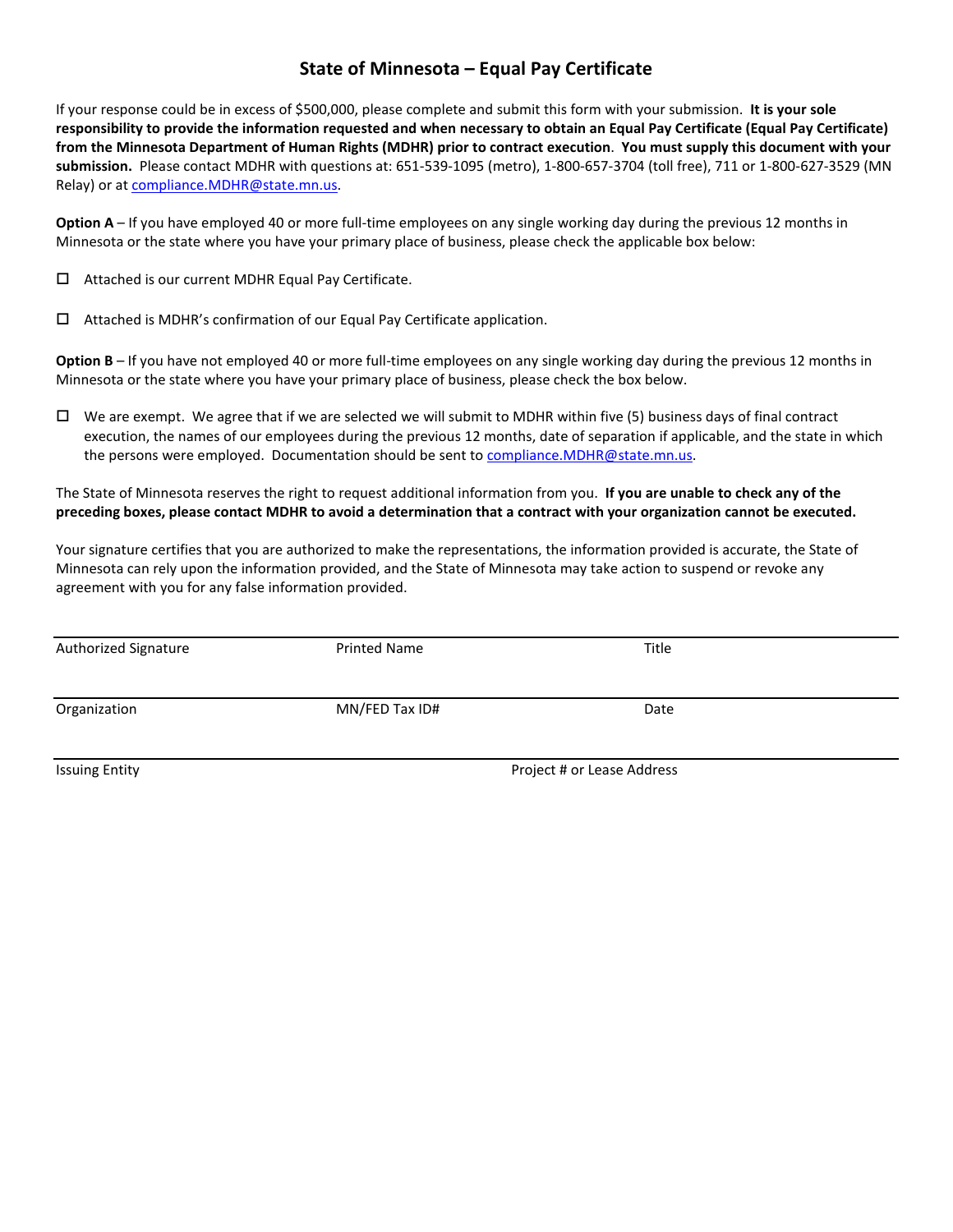## **STATE OF MINNESOTA AFFIDAVIT OF NONCOLLUSION**

I swear (or affirm) under the penalty of perjury:

- partnership), or an officer or employee of the responding corporation having authority to sign on its behalf (if the 1. That I am the Responder (if the Responder is an individual), a partner in the company (if the Responder is a Responder is a corporation);
- equipment or services described in the Request for Proposal, designed to limit fair and open competition; 2. That the attached proposal submitted in response to the \_\_\_\_\_\_\_\_\_\_\_\_\_\_\_\_\_\_\_\_\_\_ Request for Proposals has been arrived at by the Responder independently and has been submitted without collusion with and without any agreement, understanding or planned common course of action with, any other Responder of materials, supplies,
- person not an employee or agent of the Responder and will not be communicated to any such persons prior to the 3. That the contents of the proposal have not been communicated by the Responder or its employees or agents to any official opening of the proposals; and
- 4. That I am fully informed regarding the accuracy of the statements made in this affidavit.

| Responder's Firm Name:                   |
|------------------------------------------|
| Authorized Representative (Please Print) |
|                                          |
| Date:                                    |

Subscribed and sworn to me this  $\frac{1}{2}$  day of  $\frac{1}{2}$ 

| Notary Public Signature: |
|--------------------------|
|                          |

My commission expires: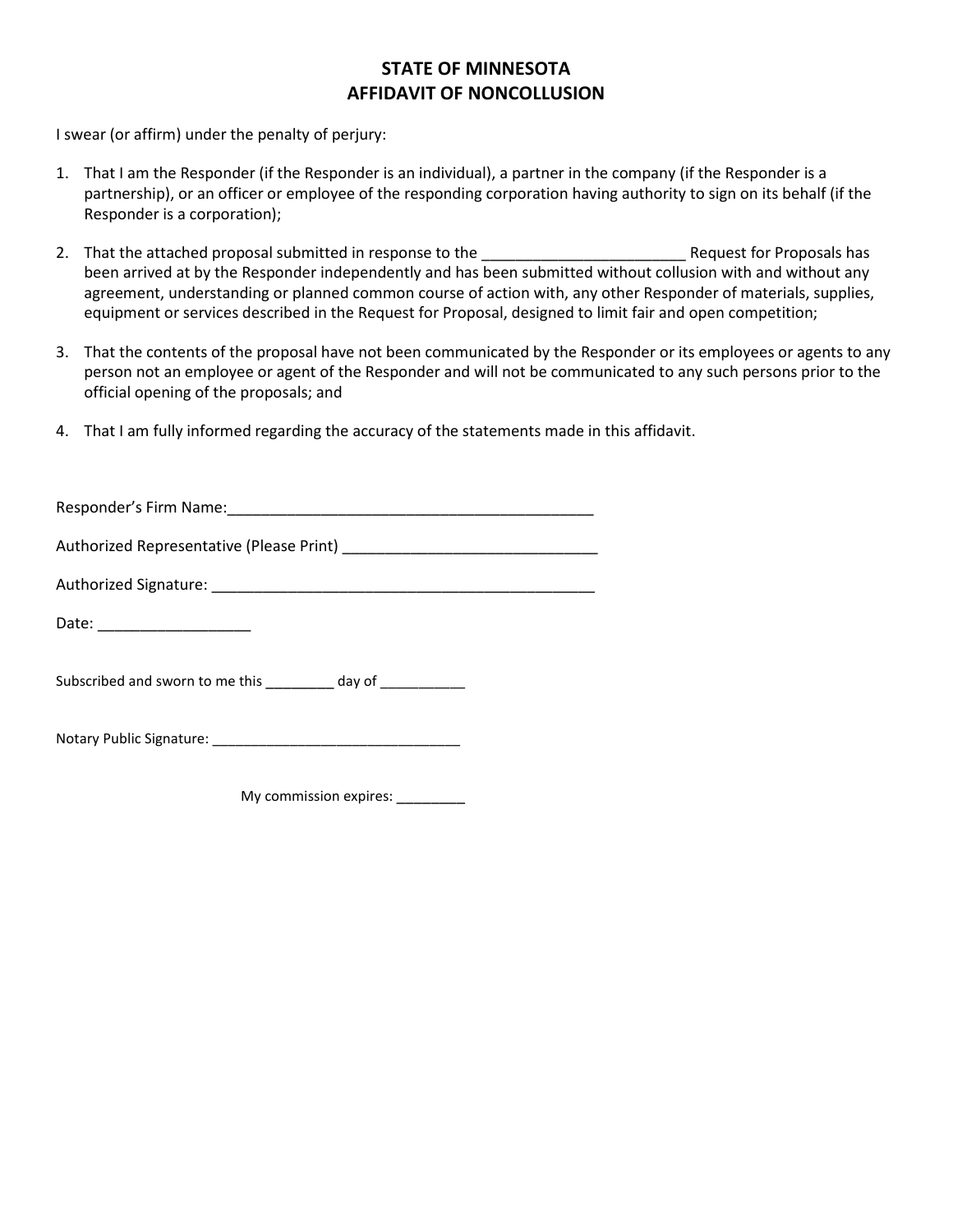## **STATE OF MINNESOTA VETERAN-OWNED PREFERENCE FORM**

Unless a greater preference is applicable and allowed by law, in accordance with Minn. Stat. §16C.16, subd. 6a, the state will award a 6% preference on state procurement to certified small businesses that are majority owned and operated by veterans.

#### Veteran-Owned Preference Requirements - *See* Minn. Stat. § 16C.19(d):

1) The business has been certified by the Office of Equity in Procurement as being a veteran-owned or service-disabled veteran-owned small business.

**or** 

2) The principal place of business is in Minnesota AND the United States Department of Veterans Affairs verifies the business as being a veteran-owned or service-disabled veteran-owned small business under Public Law 109-461 and Code of Federal Regulations, title 38, part 74 (Supported By Documentation).

Statutory requirements and appropriate documentation must be met **by the solicitation response due date and time** to be awarded the veteran-owned preference.

#### **Claim the Preference**

#### **By signing below I confirm that:**

My company is claiming the veteran-owned preference afforded by Minn. Stat. § 16C.16, subd. 6a. By making this claim, I verify that:

- The business has been certified by the Office of Equity in Procurement as being a veteran-owned or servicedisabled veteran-owned small business.
	- **or**
	- • My company's principal place of business is in Minnesota **and** the United States Department of Veteran's Affairs verifies my company as being a veteran-owned or service-disabled veteran-owned small business (Supported By Attached Documentation)

| Name of Company:      | Date:  |
|-----------------------|--------|
| Authorized Signature: |        |
| Printed Name:         | Title: |

**Attach documentation, sign, and return this form with your solicitation response to claim the veteran-owned preference.**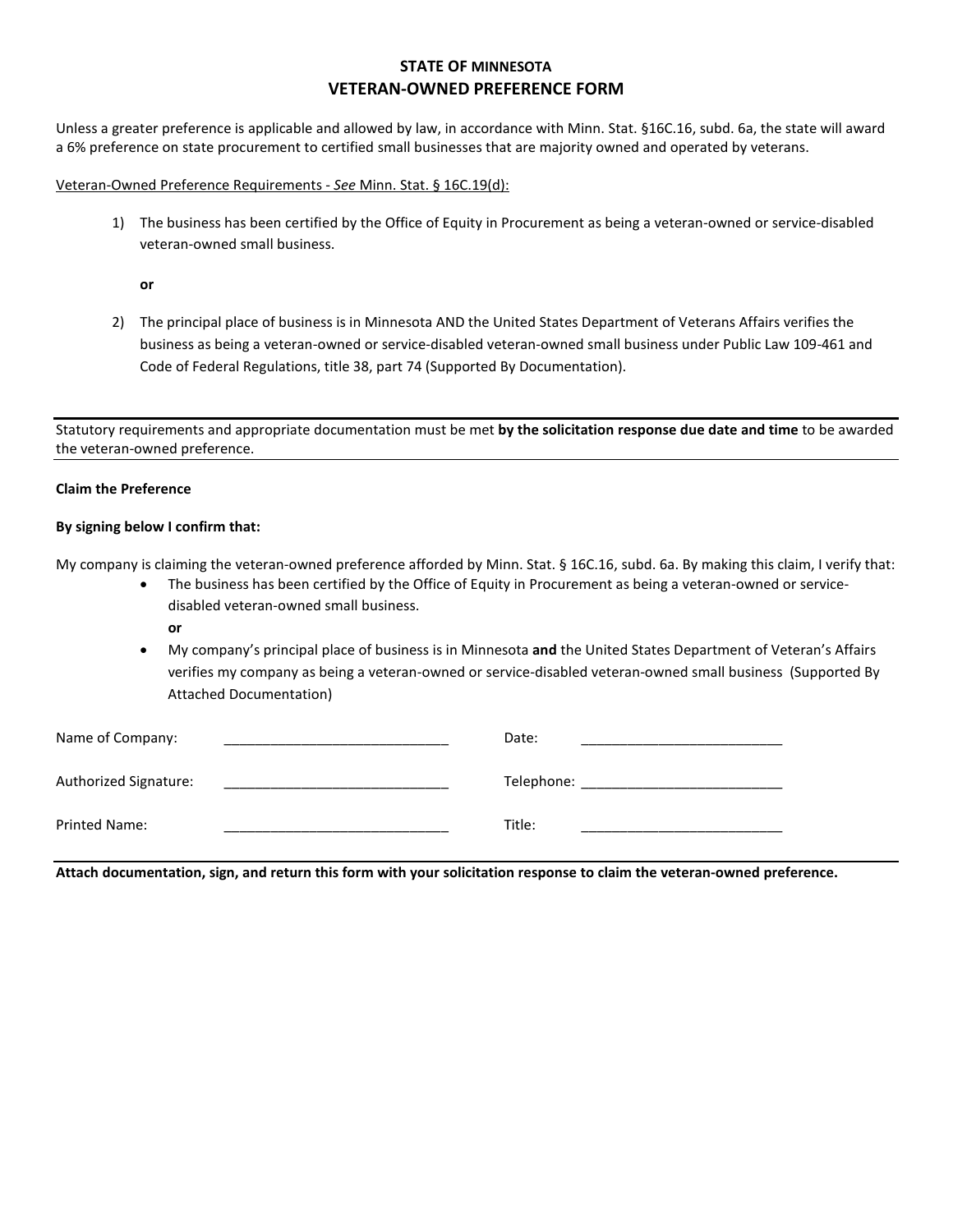## **STATE OF MINNESOTA RESIDENT VENDOR FORM**

In accordance with Laws of Minnesota 2013, Chapter 142, Article 3, Section 16, amending Minn. Stat. § 16C.02, subd. 13, a "Resident Vendor" means a person, firm, or corporation that:

- (1) is authorized to conduct business in the state of Minnesota on the date a solicitation for a contract is first advertised or announced. It includes a foreign corporation duly authorized to engage in business in Minnesota;
- (2) has paid unemployment taxes or income taxes in this state during the 12 calendar months immediately preceding submission of the bid or proposal for which any preference is sought;
- (3) has a business address in the state; and
- (4) has affirmatively claimed that status in the bid or proposal submission.

To receive recognition as a Minnesota Resident Vendor ("Resident Vendor"), your company must meet each element of the statutory definition above by the solicitation opening date and time. If you wish to affirmatively claim Resident Vendor status, you should do so by submitting this form with your bid or proposal.

Resident Vendor status may be considered for purposes of resolving tied low bids or the application of a reciprocal preference.

#### **I HEREBY CERTIFY THAT THE COMPANY LISTED BELOW:**

- 1. Is authorized to conduct business in the State of Minnesota on the date a solicitation for a contract is first advertised or announced. *(This includes a foreign corporation duly authorized to engage in business in Minnesota.)*  **\_\_\_Yes \_\_\_No (must check yes or no)**
- **\_\_\_Yes \_\_\_No (must check yes or no)**  2. Has paid unemployment taxes or income taxes in the State of Minnesota during the 12 calendar months immediately preceding submission of the bid or proposal for which any preference is sought.
- **\_\_\_Yes \_\_\_No (must check yes or no)**  3. Has a business address in the State of Minnesota.
- 4. Agrees to submit documentation, if requested, as part of the bid or proposal process, to verify compliance with the above statutory requirements.

**\_\_\_Yes \_\_\_No (must check yes or no)** 

**BY SIGNING BELOW**, you are certifying your compliance with the requirements set forth herein and claiming Resident Vendor status in your bid or proposal submission.

| Name of Company:      | Date:      |  |
|-----------------------|------------|--|
| Authorized Signature: | Telephone: |  |
| Printed Name:         | Title:     |  |
|                       |            |  |

**IF YOU ARE CLAIMING RESIDENT VENDOR STATUS, SIGN AND RETURN THIS FORM WITH YOUR BID OR PROPOSAL SUBMISSION.**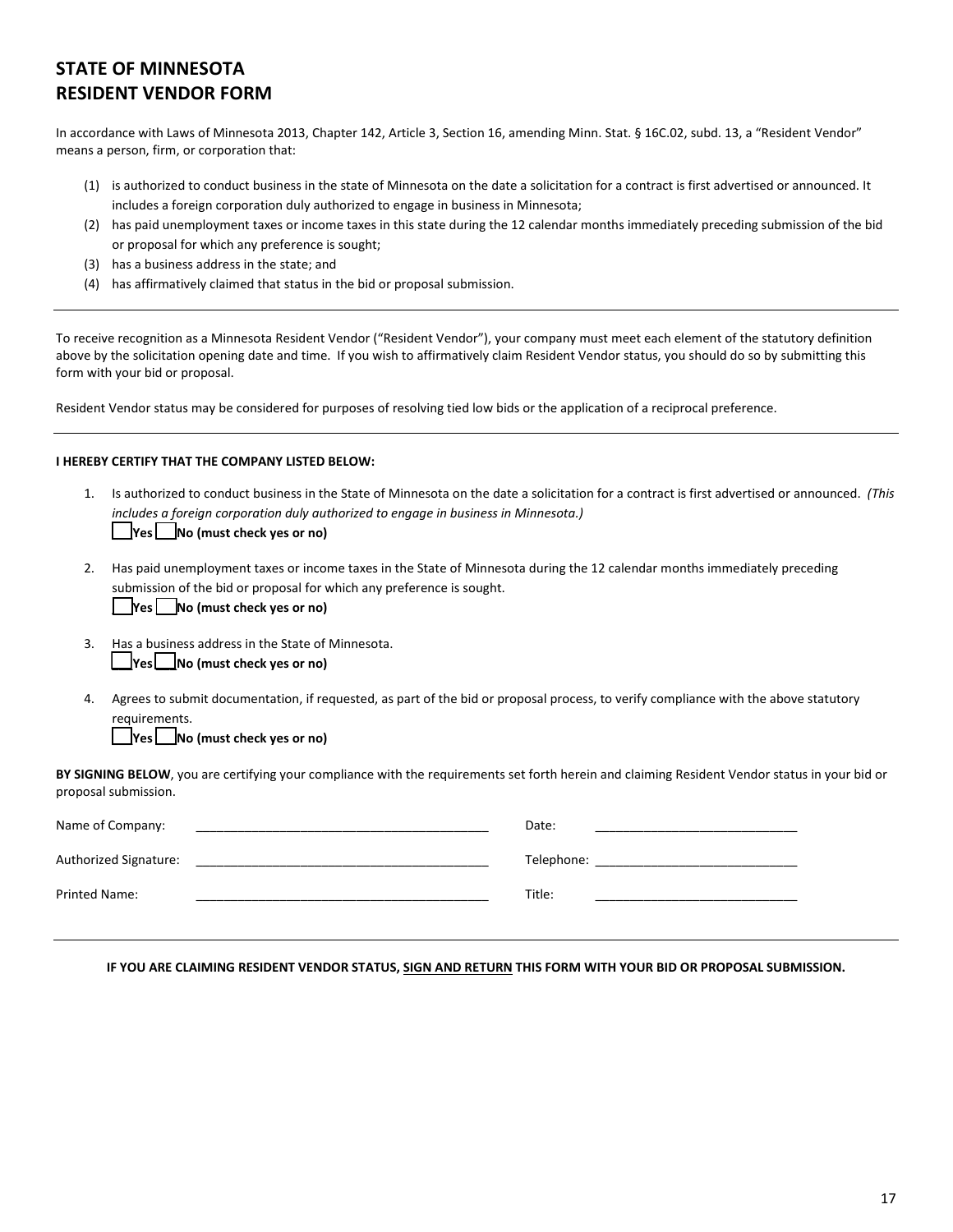## **STATE OF MINNESOTA PROFESSIONAL AND TECHNICAL SERVICES MASTER CONTRACT**

SWIFT Contract No.:

This Contract is between the State of Minnesota, acting through its Commissioner of the Department of Natural Resources ("State") and *\_\_\_\_\_\_\_* ("Contractor").

#### **Recitals**

- 1. Under Minn. Stat. § 15.061 the State is empowered to engage such assistance as deemed necessary.
- 2. The State is in need of appraisal and appraisal review services on an "as needed" basis.
- 3. The Contractor represents that it is duly qualified and agrees to perform all services described in this Contract to the satisfaction of the State.

#### **Master Contract**

- **1. Term of Master Contract**
	- **1.1. Effective date**: \_\_\_\_\_\_\_\_\_\_\_, or the date the State obtains all required signatures under Minn. Stat. § 16C.05, subd. 2, whichever is later. **The Contractor must not accept work under this master contract until this master contract is fully executed and the Contractor has been notified by the State's Authorized Representative that it may begin accepting Work Order Contracts.**
	- **1.2. Work Order Contracts.** The term of work under work order contracts issued under this master contract may not extend beyond the expiration date of this master contract.
	- **1.3. Expiration date: April 30, 2024.**
	- **1.4. Survival of terms:** The following clauses survive the expiration or cancellation of this Contract: 8. Indemnification; 9. State audits; 10. Government data practices and intellectual property; 13. Publicity and endorsement; 14. Governing law, jurisdiction, and venue; and 18. Data disclosure.

#### **2. Contractor's duties**

The Contractor, who is not a State employee, may be requested to perform the following services under individual work orders: appraisal, appraisal review or appraisal related services

The contractor will be required to provide appraisal services in the manner provided in the work order and according to the standards identified in the scope of work for each project. A sample work order contract is attached and incorporated into this master contract as Attachment A.

The Contractor understands that this master contract is not a guarantee of a work order contract. The State has determined that it may have need for the services under this master contract but does not commit to spending any money with the Contractor.

#### **3. Time**

The Contractor must comply with all the time requirements described in this Contract. In the performance of work order contracts, time is of the essence.

#### **4. Consideration and payment**

- **4.1. Consideration***.* The State will pay for all services performed by the Contractor for all work order contracts issued under this Master Contract.
	- *a) The total compensation for all work order contracts may not exceed \$1,000,000.00. See attached fee schedule, which is attached and incorporated into this contract, as Exhibit B*
	- b) *Travel expenses.* There shall be no reimbursement for travel expenses under this contract.
- **4.2.** Payment.
	- a) *Invoices for appraisal services:* The State will promptly pay the Contractor 70% of work order amount after the Contractor presents an itemized invoice and executed work order for an appraisal report received on or before the due date. Contractor will be paid 50% of work order amount after the Contractor presents an itemized invoice and executed work order for an appraisal report received after the due date. Balance of work order amount will be paid after the appraisal review process has been completed, and the Lands and Minerals Director or Assistant Director certifies the value. Invoices and executed work orders must be submitted timely.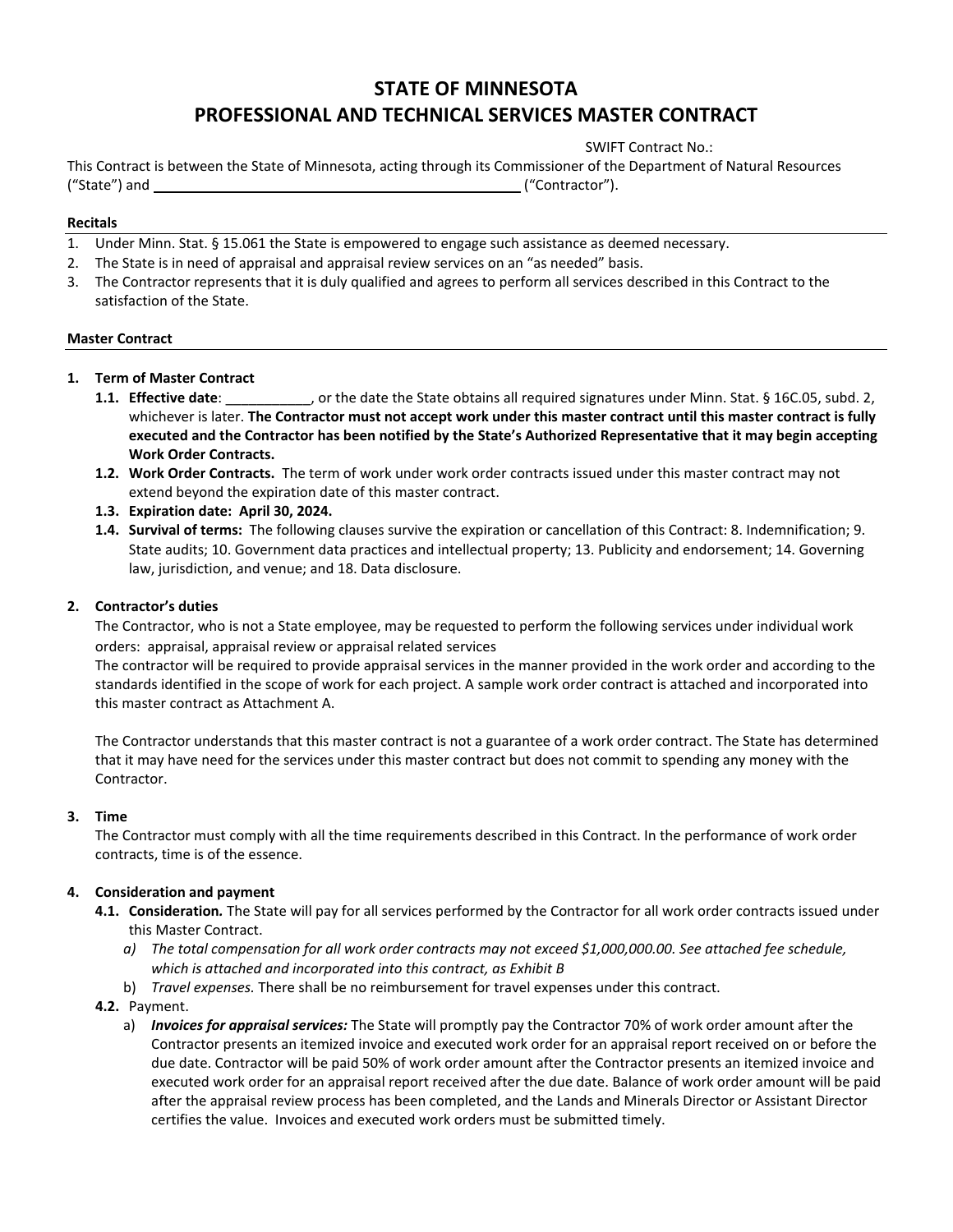- b) *Invoices for appraisal review services:* The State will promptly pay the Contractor 100% of work order amount after the Contractor presents an appraisal review report and the Lands and Minerals Director or Assistant Director certifies the value. The Contractor must submit an itemized invoice with their report.
- c) *Retainage.* Under Minn. Stat. § 16C.08, subd. 5(b), no more than 90 percent of the amount due under this Contract may be paid until the final product of this Contract has been reviewed by the State's agency head. The balance due will be paid when the State's agency head determines that the Contractor has satisfactorily fulfilled all the terms of this Contract.

#### **5. Conditions of payment**

All services provided by the Contractor under a work order contract must be performed to the State's satisfaction, as determined at the sole discretion of the State's Authorized Representative and in accordance with all applicable federal, state, and local laws, ordinances, rules, and regulations including business registration requirements of the Office of the Secretary of State. The Contractor will not receive payment for work found by the State to be unsatisfactory or performed in violation of federal, state, or local law.

#### **6. Authorized Representative**

The State's Authorized Representative is Greg Heyblom, or his/her successor, and has the responsibility to monitor the Contractor's performance and the authority to accept the services provided under this Contract. If the services are satisfactory, the State's Authorized Representative will certify acceptance on each invoice submitted for payment.

The Contractor's Authorized Representative is *\_\_\_\_\_\_\_\_\_\_\_\_\_\_\_\_\_\_\_\_\_\_\_\_\_\_\_\_\_\_\_\_\_\_\_\_\_\_\_\_\_\_\_\_\_\_*, or his/her successor. If the Contractor's Authorized Representative changes at any time during this Contract, the Contractor must immediately notify the State.

The Contractor's Assigned Appraiser, and delegated signature for the work order, will be identified in each work order contract.

Additional appraisers authorized to work on this contract are:

#### **7. Assignment, amendments, waiver, and contract complete**

- **7.1. Assignment.** The Contractor may neither assign nor transfer any rights or obligations under this Master Contract or any work order contract without the prior consent of the State and a fully executed assignment agreement, executed and approved by the same parties who executed and approved this Master Contract, or their successors in office.
- **7.2. Amendments.** Any amendment to this Master Contract must be in writing and will not be effective until it has been executed and approved by the same parties who executed and approved the original Contract, or their successors in office.
- **7.3. Waiver.** If the State fails to enforce any provision of this Master Contract, that failure does not waive the provision or its right to enforce it.
- **7.4. Contract complete.** This Master Contract and any work order contract contains all negotiations and agreements between the State and the Contractor. No other understanding regarding this Master Contract or work order contract, whether written or oral, may be used to bind either party.

#### **8. Force Majeure.**

Neither party shall be responsible to the other or considered in default of its obligations within this Master Contract and any Work Order Contract to the extent that performance of any such obligations is prevented or delayed by acts of God, war, riot, disruption of government, or other catastrophes beyond the reasonable control of the party unless the act or occurrence could have been reasonably foreseen and reasonable action could have been taken to prevent the delay or failure to perform. A party relying on this provision to excuse performance must provide the other party prompt written notice of the inability to perform and take all necessary steps to bring about performance as soon as practicable.

#### **9. Indemnification**

In the performance of this Contract by Contractor, or Contractor's agents or employees, the Contractor must indemnify, save, and hold harmless the State, its agents, and employees, from any claims or causes of action, including attorney's fees incurred by the State, to the extent caused by Contractor's:

- *(a)* Intentional, willful, or negligent acts or omissions; or
- *(b)* Actions that give rise to strict liability; or
- *(c)* Breach of contract or warranty.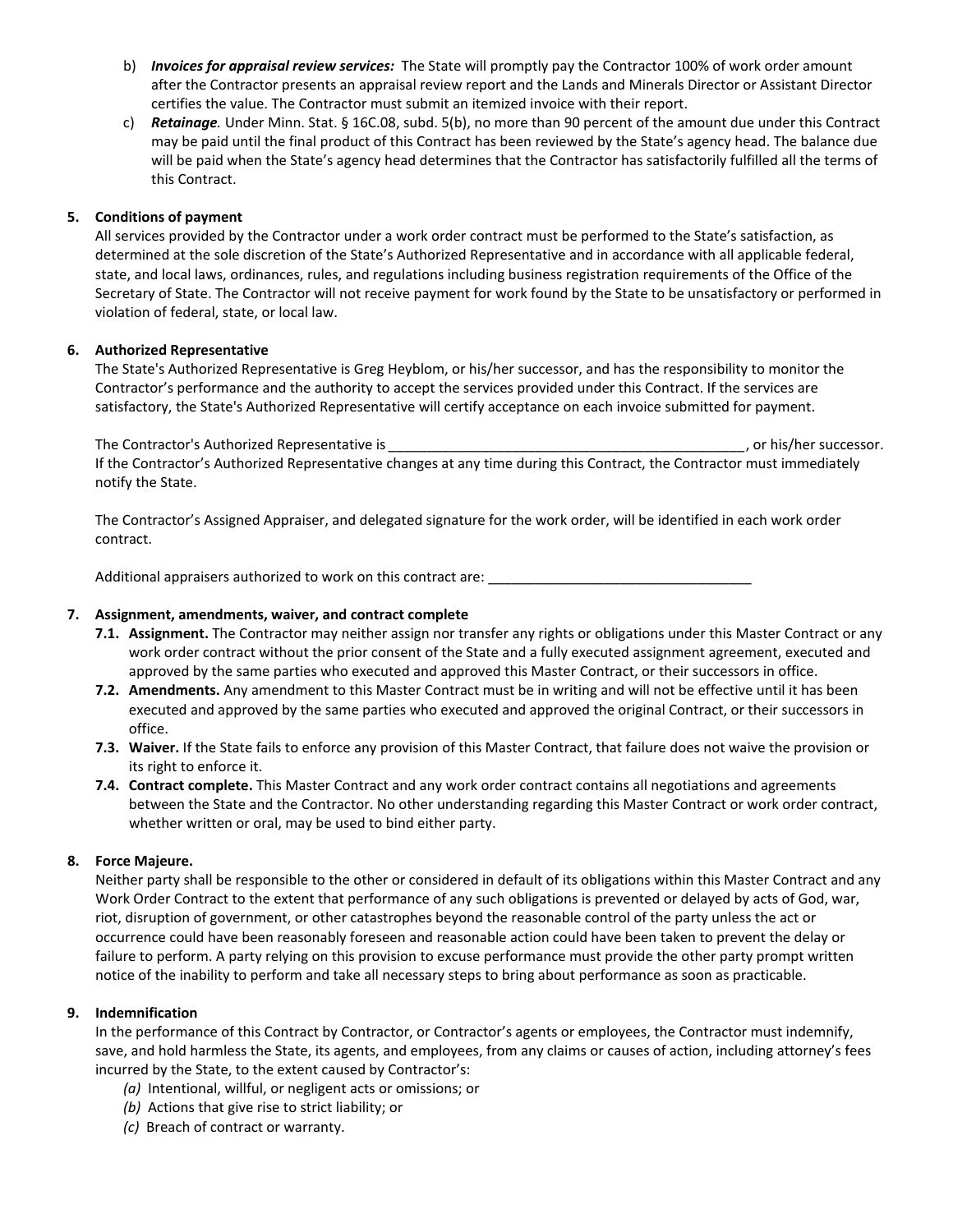The indemnification obligations of this section do not apply in the event the claim or cause of action is the result of the State's sole negligence. This clause will not be construed to bar any legal remedies the Contractor may have for the State's failure to fulfill its obligation under this Contract.

#### **10. State audits**

Under Minn. Stat. § 16C.05, subd. 5, the Contractor's books, records, documents, and accounting procedures and practices relevant to this Contract are subject to examination by the State and/or the State Auditor or Legislative Auditor, as appropriate, for a minimum of six years from the end of this Contract.

#### **11. Government data practices and intellectual property**

**11.1.Government data practices.** The Contractor and State must comply with the Minnesota Government Data Practices Act, Minn. Stat. ch. 13, (or, if the State contracting party is part of the Judicial Branch, with the Rules of Public Access to Records of the Judicial Branch promulgated by the Minnesota Supreme Court as the same may be amended from time to time) as it applies to all data provided by the State under this Contract, and as it applies to all data created, collected, received, stored, used, maintained, or disseminated by the Contractor under this Contract. The civil remedies of Minn. Stat. § 13.08 apply to the release of the data governed by the Minnesota Government Practices Act, Minn. Stat. ch. 13, by either the Contractor or the State.

If the Contractor receives a request to release the data referred to in this clause, the Contractor must immediately notify and consult with the State's Authorized Representative as to how the Contractor should respond to the request. The Contractor's response to the request shall comply with applicable law.

#### **11.2.Intellectual property rights.**

a) *Intellectual property rights*. The State owns all rights, title, and interest in all of the intellectual property rights, including copyrights, patents, trade secrets, trademarks, and service marks in the works and documents created and paid for under this Contract. The "works" means all inventions, improvements, discoveries (whether or not patentable), databases, computer programs, reports, notes, studies, photographs, negatives, designs, drawings, specifications, materials, tapes, and disks conceived, reduced to practice, created or originated by the Contractor, its employees, agents, and subcontractors, either individually or jointly with others in the performance of this Contract. "Works" includes documents. The "documents" are the originals of any databases, computer programs, reports, notes, studies, photographs, negatives, designs, drawings, specifications, materials, tapes, disks, or other materials, whether in tangible or electronic forms, prepared by the Contractor, its employees, agents, or subcontractors, in the performance of this Contract. The documents will be the exclusive property of the State and all such documents must be immediately returned to the State by the Contractor upon completion or cancellation of this Contract. To the extent possible, those works eligible for copyright protection under the United States Copyright Act will be deemed to be "works made for hire." The Contractor assigns all right, title, and interest it may have in the works and the documents to the State. The Contractor must, at the request of the State, execute all papers and perform all other acts necessary to transfer or record the State's ownership interest in the works and documents.

#### **b)** *Obligations*

- (1) **Notification.** Whenever any invention, improvement, or discovery (whether or not patentable) is made or conceived for the first time or actually or constructively reduced to practice by the Contractor, including its employees and subcontractors, in the performance of this Contract, the Contractor will immediately give the State's Authorized Representative written notice thereof, and must promptly furnish the State's Authorized Representative with complete information and/or disclosure thereon.
- (2) **Representation.** The Contractor must perform all acts, and take all steps necessary to ensure that all intellectual property rights in the works and documents are the sole property of the State, and that neither Contractor nor its employees, agents, or subcontractors retain any interest in and to the works and documents. The Contractor represents and warrants that the works and documents do not and will not infringe upon any intellectual property rights of other persons or entities. Notwithstanding Clause 8, the Contractor will indemnify; defend, to the extent permitted by the Attorney General; and hold harmless the State, at the Contractor's expense, from any action or claim brought against the State to the extent that it is based on a claim that all or part of the works or documents infringe upon the intellectual property rights of others. The Contractor will be responsible for payment of any and all such claims, demands, obligations, liabilities, costs, and damages, including but not limited to, attorney fees. If such a claim or action arises, or in the Contractor's or the State's opinion is likely to arise, the Contractor must, at the State's discretion, either procure for the State the right or license to use the intellectual property rights at issue or replace or modify the allegedly infringing works or documents as necessary and appropriate to obviate the infringement claim. This remedy of the State will be in addition to and not exclusive of other remedies provided by law.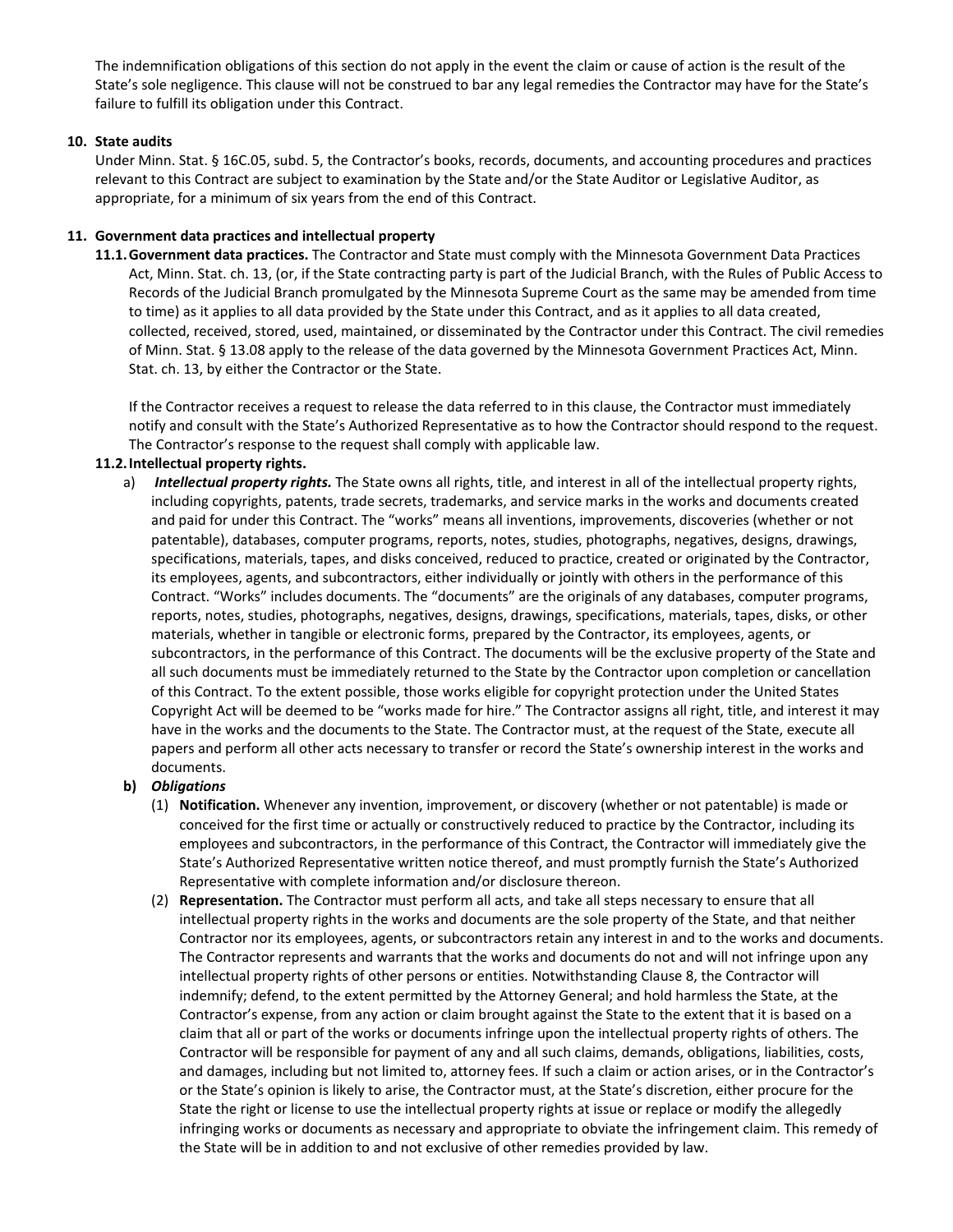#### **12. Affirmative Action Requirements for Contracts in Excess of \$100,000 and if the Contractor has More than 40 Full-time Employees in Minnesota or its Principal Place of Business**

The State intends to carry out its responsibility for requiring affirmative action by its Contractors.

- **12.1.Covered Contracts and Contractors**. If the Contract exceeds \$100,000 and the contractor employed more than 40 fulltime employees on a single working day during the previous 12 months in Minnesota or in the state where it has its principal place of business, then the Contractor must comply with the requirements of Minnesota Statute § 363A.36 and Minnesota Rule Parts 5000.3400-5000.3600. A contractor covered by Minnesota Statute § 363A.36 because it employed more than 40 full-time employees in another state and does not have a certificate of compliance, must certify that it is in compliance with federal affirmative action requirements.
- **12.2.Minnesota Statute § 363A.36.** Minnesota Statute § 363A.36 requires the Contractor to have an affirmative action plan for the employment of minority persons, women, and qualified disabled individuals approved by the Minnesota Commissioner of Human Rights ("Commissioner") as indicated by a certificate of compliance. The law addresses suspension or revocation of a certificate of compliance and contract consequences in that event. A contract awarded without a certificate of compliance may be voided.

#### **12.3.Minnesota Rule Parts 5000.3400-5000.3600.**

- a) *General***.** Minnesota Rule Parts 5000.3400-5000.3600 implement Minnesota Statute § 363A.36. These rules include, but are not limited to, criteria for contents, approval, and implementation of affirmative action plans; procedures for issuing certificates of compliance and criteria for determining a contractor's compliance status; procedures for addressing deficiencies, sanctions, and notice and hearing; annual compliance reports; procedures for compliance review; and contract consequences for non-compliance. The specific criteria for approval or rejection of an affirmative action plan are contained in various provisions of Minnesota Rule Parts 5000.3400-5000.3600 including, but not limited to, parts 5000.3420-5000.3500 and 5000.3552-5000.3559.
- b) *Disabled Workers***.** The Contractor must comply with the following affirmative action requirements for disabled workers.
	- (1) The Contractor must not discriminate against any employee or applicant for employment because of physical or mental disability in regard to any position for which the employee or applicant for employment is qualified. The Contractor agrees to take affirmative action to employ, advance in employment, and otherwise treat qualified disabled persons without discrimination based upon their physical or mental disability in all employment practices such as the following: employment, upgrading, demotion or transfer, recruitment, advertising, layoff or termination, rates of pay or other forms of compensation, and selection for training, including apprenticeship.
	- (2) The Contractor agrees to comply with the rules and relevant orders of the Minnesota Department of Human Rights issued pursuant to the Minnesota Human Rights Act.
	- (3) In the event of the Contractor's noncompliance with the requirements of this clause, actions for noncompliance may be taken in accordance with Minnesota Statutes Section 363A.36, and the rules and relevant orders of the Minnesota Department of Human Rights issued pursuant to the Minnesota Human Rights Act.
	- (4) The Contractor agrees to post in conspicuous places, available to employees and applicants for employment, notices in a form to be prescribed by the commissioner of the Minnesota Department of Human Rights. Such notices must state the Contractor's obligation under the law to take affirmative action to employ and advance in employment qualified disabled employees and applicants for employment, and the rights of applicants and employees.
	- (5) The Contractor must notify each labor union or representative of workers with which it has a collective bargaining agreement or other contract understanding, that the contractor is bound by the terms of Minnesota Statutes Section 363A.36, of the Minnesota Human Rights Act and is committed to take affirmative action to employ and advance in employment physically and mentally disabled persons.
- **c)** *Consequences***.** The consequences for the Contractor's failure to implement its affirmative action plan or make a good faith effort to do so include, but are not limited to, suspension or revocation of a certificate of compliance by the Commissioner, refusal by the Commissioner to approve subsequent plans, and termination of all or part of this contract by the Commissioner or the State.
- d) *Certification***.** The Contractor hereby certifies that it is in compliance with the requirements of Minnesota Statute § 363A.36 and Minnesota RuleParts 5000.3400-5000.3600 and is aware of consequences for noncompliance.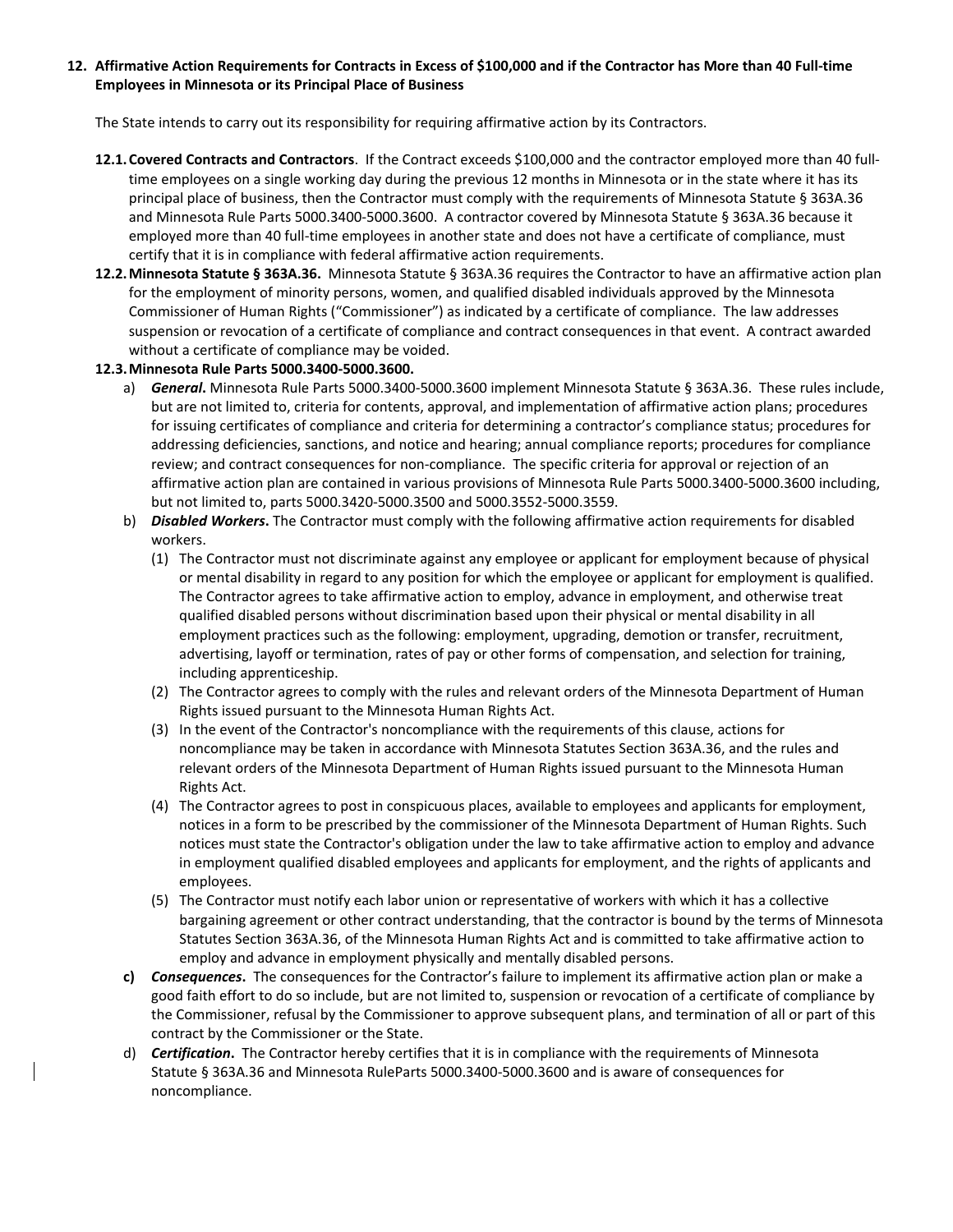#### **13. Workers' compensation and other insurance**

Contractor certifies that it is in compliance with all insurance requirements specified in the solicitation document relevant to this Contract. Contractor shall not commence work under the Contract until they have obtained all the insurance specified in the solicitation document. Contractor shall maintain such insurance in force and effect throughout the term of the Contract.

Further, the Contractor certifies that it is in compliance with Minn. Stat. § 176.181, subd. 2, pertaining to workers' compensation insurance coverage. The Contractor's employees and agents will not be considered State employees. Any claims that may arise under the Minnesota Workers' Compensation Act on behalf of these employees or agents and any claims made by any third party as a consequence of any act or omission on the part of these employees or agents are in no way the State's obligation or responsibility.

#### **14. Publicity and Endorsement**

**14.1.Publicity**. Any publicity regarding the subject matter of a work order contract must identify the State as the sponsoring agency and must not be released without prior written approval from the State's Authorized Representative. For purposes of this provision, publicity includes notices, informational pamphlets, press releases, research, reports, signs, and similar public notices prepared by or for the Contractor individually or jointly with others, or any subcontractors, with respect to the program, publications, or services provided resulting from a work order contract.

**14.2.Endorsement**. The Contractor must not claim that the State endorses its products or services.

#### **15. Governing Law, Jurisdiction, and Venue**

Minnesota law, without regard to its choice-of-law provisions, governs this master contract and all work order contracts. Venue for all legal proceedings out of this master contract and/or any work order contracts, or its breach, must be in the appropriate state or federal court with competent jurisdiction in Ramsey County, Minnesota.

#### **16. Payment to Subcontractors**

(If applicable) As required by Minnesota Statute § 16A.1245, the prime contractor must pay all subcontractors, less any retainage, within 10 calendar days of the prime contractor's receipt of payment from the State for undisputed services provided by the subcontractor(s) and must pay interest at the rate of one and one-half percent per month or any part of a month to the subcontractor(s) on any undisputed amount not paid on time to the subcontractor(s).

#### **17. Minnesota Statute § 181.59 The vendor will comply with the provisions of Minnesota Statute § 181.59**  which requires:

Every contract for or on behalf of the state of Minnesota, or any county, city, town, township, school, school district, or any other district in the state, for materials, supplies, or construction shall contain provisions by which the contractor agrees: (1) That, in the hiring of common or skilled labor for the performance of any work under any contract, or any subcontract, no contractor, material supplier, or vendor, shall, by reason of race, creed, or color, discriminate against the person or persons who are citizens of the United States or resident aliens who are qualified and available to perform the work to which the employment relates; (2) That no contractor, material supplier, or vendor, shall, in any manner, discriminate against, or intimidate, or prevent the employment of any person or persons identified in clause (1) of this section, or on being hired, prevent, or conspire to prevent, the person or persons from the performance of work under any contract on account of race, creed, or color; (3) That a violation of this section is a misdemeanor; and (4) That this contract may be canceled or terminated by the state, county, city, town, school board, or any other person authorized to grant the contracts for employment, and all money due, or to become due under the contract, may be forfeited for a second or any subsequent violation of the terms or conditions of this contract.

#### **18. Termination**

- **18.1.Termination by the State.** The State or commissioner of Administration may cancel this master contract and any work order contracts at any time, with or without cause, upon 30 days' written notice to the Contractor. Upon termination, the Contractor will be entitled to payment, determined on a pro rata basis, for services satisfactorily performed.
- **18.2.Termination for Insufficient Funding**.The State may immediately terminate this master contract and any work order contract if it does not obtain funding from the Minnesota legislature or other funding source; or if funding cannot be continued at a level sufficient to allow for the payment of the services covered here. Termination must be by written or fax notice to the Contractor. The State is not obligated to pay for any services that are provided after notice and effective date of termination. However, the Contractor will be entitled to payment, determined on a pro rata basis, for services satisfactorily performed to the extent that funds are available. The State will not be assessed any penalty if the master contract or work order is terminated because of the decision of the Minnesota legislature or other funding source, not to appropriate funds. The State must provide the Contractor notice of the lack of funding within a reasonable time of the State's receiving that notice.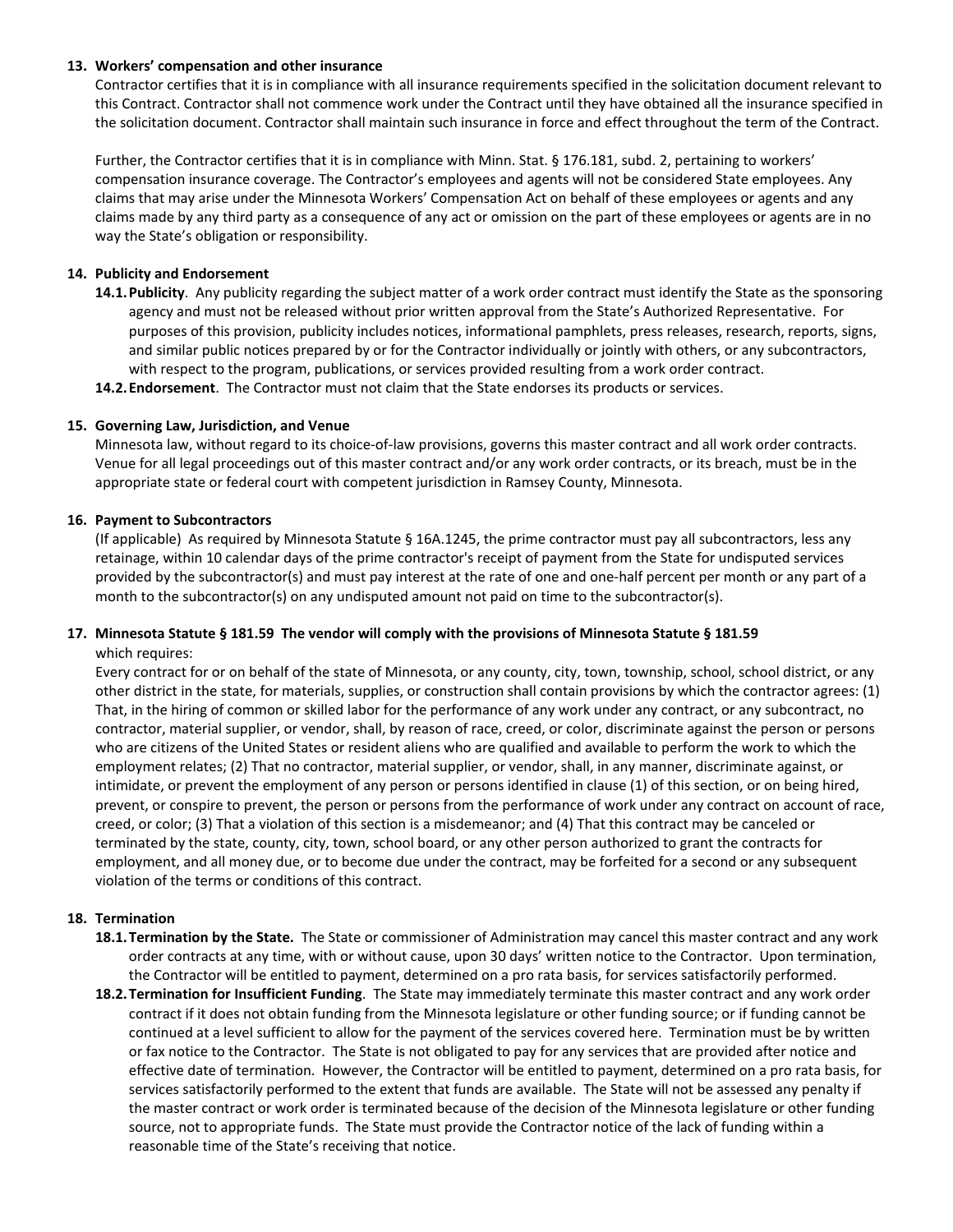#### **19. Data Disclosure**

Under Minnesota Statute § 270C.65, Subdivision 3 and other applicable law, the Contractor consents to disclosure of its social security number, federal employer tax identification number, and/or Minnesota tax identification number, already provided to the State, to federal and state agencies and state personnel involved in the payment of state obligations. These identification numbers may be used in the enforcement of federal and state laws which could result in action requiring the Contractor to file state tax returns, pay delinquent state tax liabilities, if any, or pay other state liabilities.

#### **20. Debarment by State, its departments, commissions, agencies, or political subdivisions**

Contractor certifies that neither it nor its principals is presently debarred or suspended by the State, or any of its departments, commissions, agencies, or political subdivisions. Contractor's certification is a material representation upon which the Contract award was based. Contractor shall provide immediate written notice to the State's Authorized Representative if at any time it learns that this certification was erroneous when submitted or becomes erroneous by reason of changed circumstances.

#### **21. Certification regarding debarment, suspension, ineligibility, and voluntary exclusion**

Federal money will be used or may potentially be used to pay for all or part of the work under the Contract, therefore Contractor certifies that it is in compliance with federal requirements on debarment, suspension, ineligibility and voluntary exclusion specified in the solicitation document implementing Executive Order 12549. Contractor's certification is a material representation upon which the Contract award was based.

## **22. E-Verify Certification (In accordance with Minn. Stat. § 16C.075)**

For services valued in excess of \$50,000, Contractor certifies that as of the date of services performed on behalf of the State, Contractor and all its subcontractors will have implemented or be in the process of implementing the federal E-Verify program for all newly hired employees in the United States who will perform work on behalf of the State. Contractor is responsible for collecting all subcontractor certifications and may do so utilizing the E-Verify Subcontractor Certification Form available a[t http://www.mmd.admin.state.mn.us/doc/EverifySubCertForm.doc.](http://www.mmd.admin.state.mn.us/doc/EverifySubCertForm.doc) All subcontractor certifications must be kept on file with Contractor and made available to the State upon request.

#### **23. Certification of Nondiscrimination (In accordance with Minn. Stat. § 16C.053)**

The following term applies to any contract for which the value, including all extensions, is \$50,000 or more: Contractor certifies it does not engage in and has no present plans to engage in discrimination against Israel, or against persons or entities doing business in Israel, when making decisions related to the operation of the vendor's business. For purposes of this section, "discrimination" includes but is not limited to engaging in refusals to deal, terminating business activities, or other actions that are intended to limit commercial relations with Israel, or persons or entities doing business in Israel, when such actions are taken in a manner that in any way discriminates on the basis of nationality or national origin and is not based on a valid business reason.

#### **24. Subcontractor Reporting**

If the total value of this contract may exceed \$500,000, including all extension options, Contractor must track and report, on a quarterly basis, the amount spent with diverse small businesses. When this applies, Contractor will be provided free access to a portal for this purpose, and the requirement will continue as long as the contract is in effect.

## **25. Vaccination/Testing Requirements**

- **25.1.Applicability**. This section applies to Contractor's employees or subcontractors who are performing contracted work in the following types of project settings: indoors with regular in-person contact with State agency employees or members of the public; and outdoors with substantial and/or regular in-person, non-socially distanced contact with State agency employees or members of the public ("Covered Individuals").
- **25.2.Requirements**. In accordance with [HR/LR Policy #1446,](https://mn.gov/mmb-stat/policies/1446-covid19testingvaccination.pdf) Covered Individuals must be fully vaccinated against COVID-19 as defined in the policy or submit to testing at least once a week.
- **25.3.Compliance.** Contractor is responsible for the following:
	- a) Tracking and maintaining proof of vaccination status for vaccinated Covered Individuals;
	- b) Ensuring Covered Individuals who are not vaccinated are tested on a weekly basis;
	- c) Monitoring test results and ensuring that Covered Individuals with positive test results do not access the State workplace to perform contractual services until the Covered Individual has been medically cleared; and
- **25.4.**Ensuring its Covered Individuals do not access the location where the contracted work is occurring if the Covered Individual is not in compliance with the requirements stated in item Requirements, detailed in this clause. **Reporting.** Upon request, Contractor shall provide the State with documentation demonstrating compliance with these requirements. Contractor shall maintain documentation for a minimum of thirty (30) days past the end date of the contract.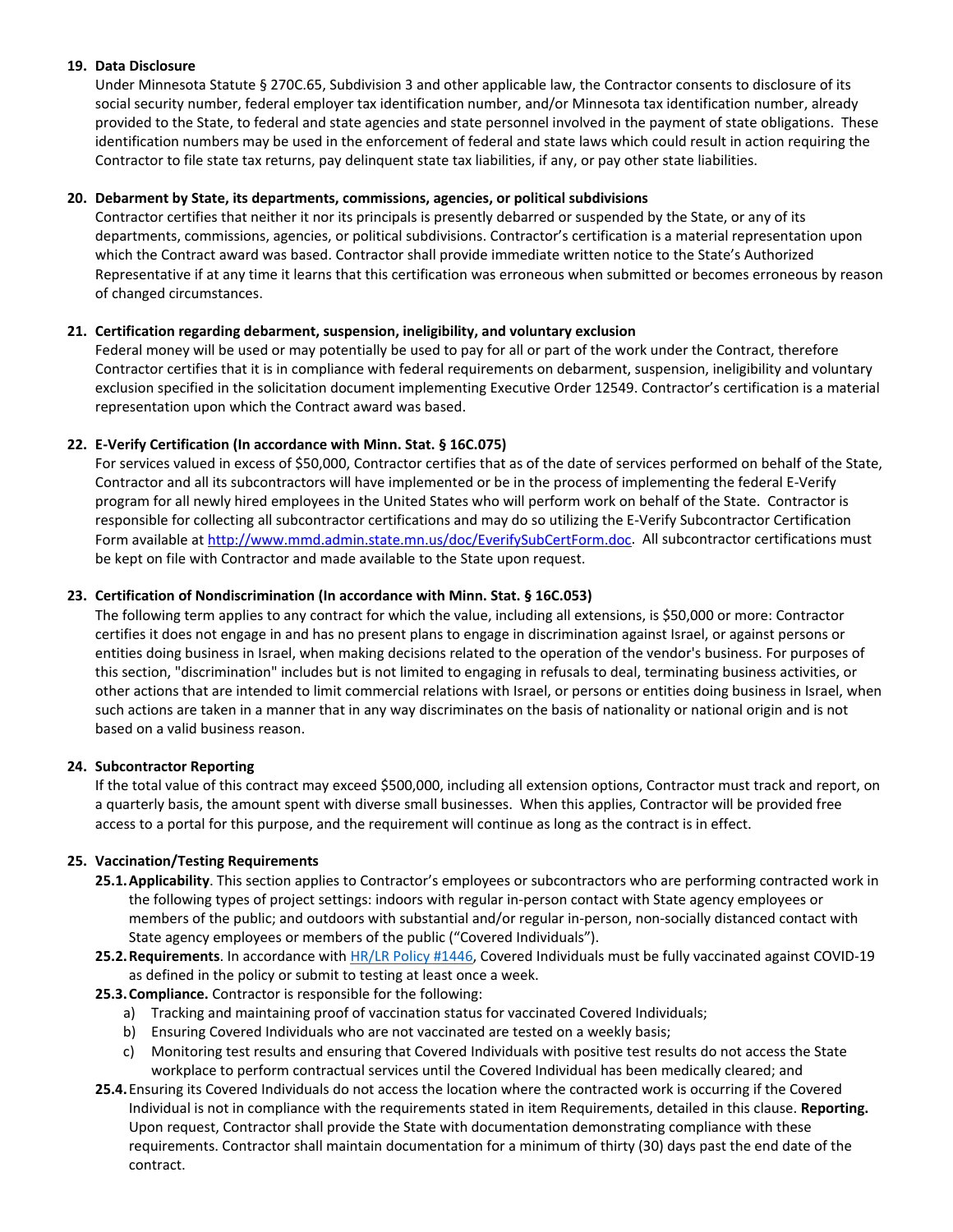## **1. CONTRACTOR**

The Contractor certifies that the appropriate person(s) have executed the contract on behalf of the Contractor as required by applicable articles or bylaws

By: **Example** (with delegated authority) Title:

Date:

### **2. STATE AGENCY**

By:

Title:

Date:

#### **3. COMMISSIONER OF ADMINISTRATION** As delegated to the Office of Procurement

By:

Date: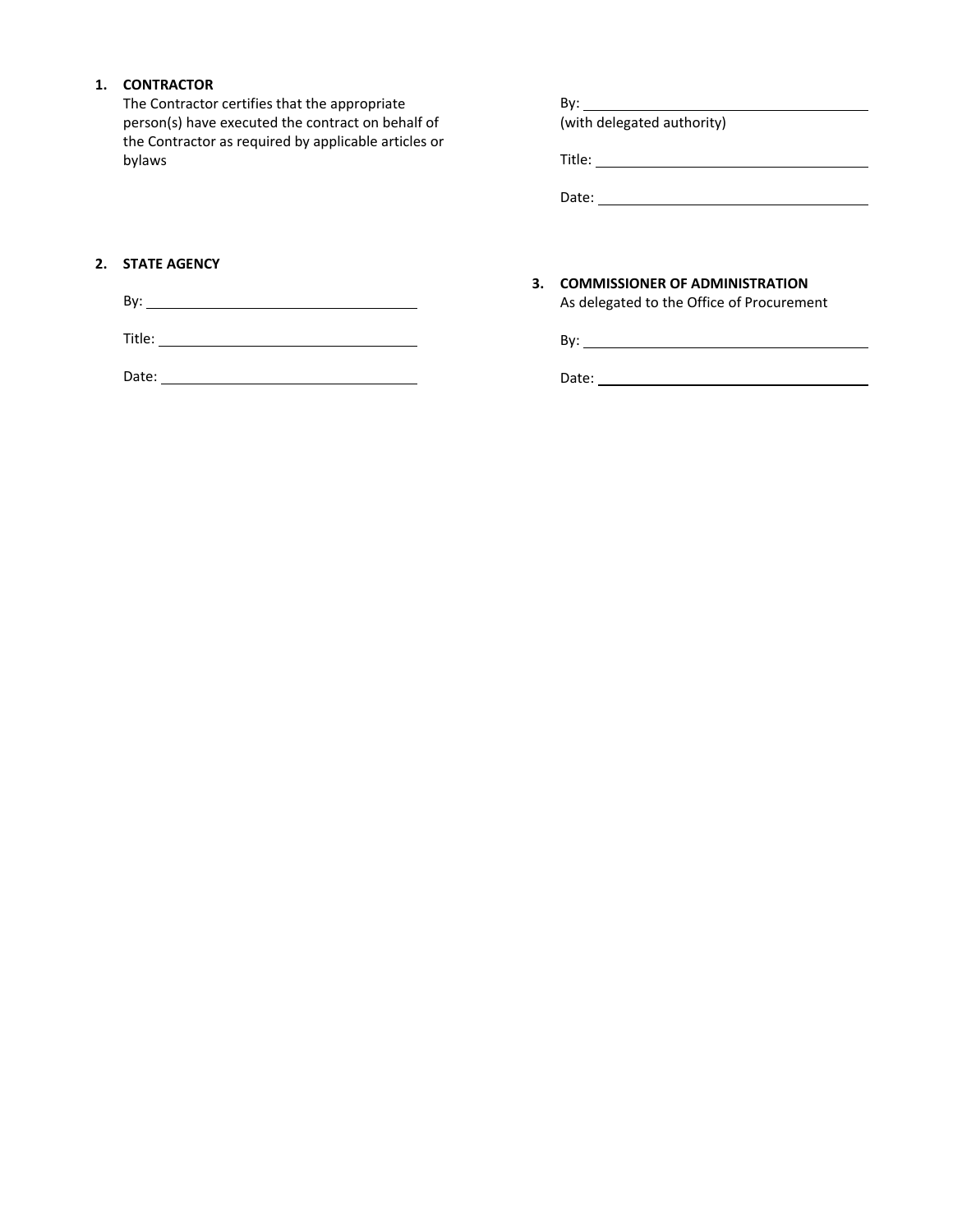## **Attachment A SAMPLE ASSIGNMENT (WORK ORDER) MN Department of Natural Resources, Division of Lands and Minerals,**

|                                                                                                                                                                                                                                                |                                                                                      | 1601 Minnesota Drive, Brainerd, MN 56401                |                                                                                                                                                    |                                                                                             |
|------------------------------------------------------------------------------------------------------------------------------------------------------------------------------------------------------------------------------------------------|--------------------------------------------------------------------------------------|---------------------------------------------------------|----------------------------------------------------------------------------------------------------------------------------------------------------|---------------------------------------------------------------------------------------------|
| <b>Transaction Name</b>                                                                                                                                                                                                                        | <b>Transaction #</b>                                                                 | Project #                                               | Parcel #                                                                                                                                           | <b>County</b>                                                                               |
| <b>Assigned Date</b>                                                                                                                                                                                                                           | <b>Due Date</b>                                                                      |                                                         | <b>End Date</b>                                                                                                                                    |                                                                                             |
| <u>Fee</u>                                                                                                                                                                                                                                     | <b>Contract Number</b>                                                               |                                                         | <b>Work Order Number</b>                                                                                                                           |                                                                                             |
| <b>Fee Schedule:</b>                                                                                                                                                                                                                           | 70% payment upon receipt on or before due date; 30% paid after appraisal is approved |                                                         |                                                                                                                                                    |                                                                                             |
|                                                                                                                                                                                                                                                | 50% payment upon receipt after due date; 50% paid after appraisal is approved        |                                                         |                                                                                                                                                    |                                                                                             |
| ASSIGNMENT: <b>I</b>                                                                                                                                                                                                                           | Appraisal $\Box$ Review $\Box$ Other (See Instructions)                              |                                                         |                                                                                                                                                    |                                                                                             |
| <b>TRANSACTION TYPE:</b> $\Box$ Acquisition $\Box$ Exchange $\Box$ Sale $\Box$ Other (See Instructions)                                                                                                                                        |                                                                                      |                                                         |                                                                                                                                                    |                                                                                             |
| $USPAP$    <br>STANDARDS:     DNR                                                                                                                                                                                                              |                                                                                      | UASFLA $\vert$ Fed Hwy $\vert$ Other (See Instructions) |                                                                                                                                                    |                                                                                             |
| <b>INTENDED USER:</b>                                                                                                                                                                                                                          | DNR     Federal Agency     Exchange Partner     Other (See Instructions)             |                                                         |                                                                                                                                                    |                                                                                             |
| <b>CONTRACTOR NAME &amp; ADDRESS</b>                                                                                                                                                                                                           |                                                                                      | <b>OWNER(S) NAME &amp; ADDRESS</b>                      |                                                                                                                                                    | <b>APPRAISAL UNIT SUPERVISOR</b>                                                            |
|                                                                                                                                                                                                                                                |                                                                                      |                                                         | Greg Heybolm (218-231-8451)<br><b>MN DNR</b><br>Division of Lands & Minerals<br>1525 3rd Avenue E<br>Hibbing, MN 55746<br>greg.heyblom@state.mn.us |                                                                                             |
| THE CONTRACTOR AGREES:                                                                                                                                                                                                                         |                                                                                      |                                                         |                                                                                                                                                    |                                                                                             |
| This work order is between the State of Minnesota, acting through its Director of Lands & Minerals, ("State") and the above<br>1.<br>named appraisal firm ("Contractor"). This work order is issued under the authority of the Master Contract |                                                                                      |                                                         |                                                                                                                                                    |                                                                                             |
| $#T -$<br>, Contract #<br>TO IMMEDIATELY execute and return the original documents of this Assignment to Carla Backstrom at<br>2.                                                                                                              |                                                                                      |                                                         |                                                                                                                                                    | and is subject to all provisions of the master contract which is incorporated by reference. |
| carla.backstrom@state.mn.us. You are NOT authorized to begin work on the project until we have received your executed                                                                                                                          |                                                                                      |                                                         |                                                                                                                                                    |                                                                                             |
| assignment work order (or pdf), and we have provided written authorization for you to begin work.<br>TO submit the appraisal or appraisal review report by CD (pdf), or by encrypted email, including an invoice (2 copies), to<br>3.          |                                                                                      |                                                         |                                                                                                                                                    |                                                                                             |
| Lands & Minerals Appraisal Supervisor at 1601 Minnesota Drive, Brainerd, MN 56401.                                                                                                                                                             |                                                                                      |                                                         |                                                                                                                                                    |                                                                                             |
| THAT failure to provide documentation as prescribed in accordance with appropriate standards will require the appraiser to<br>4.<br>further substantiate the report at no additional cost to the State.                                        |                                                                                      |                                                         |                                                                                                                                                    |                                                                                             |
| This is a time-sensitive project. The report must be received by the due date, or this assignment is subject to cancellation for<br>5.                                                                                                         |                                                                                      |                                                         |                                                                                                                                                    |                                                                                             |
| non-performance. Any changes in the timeline must be approved by the Appraisal Unit Supervisor.                                                                                                                                                |                                                                                      |                                                         |                                                                                                                                                    |                                                                                             |
| If you wish to discuss this assignment, please contact the Appraisal Unit Supervisor.<br>6.                                                                                                                                                    |                                                                                      |                                                         |                                                                                                                                                    |                                                                                             |
| For further information, and possible assistance with inspection, contact the Project Manager identified in the DNR Project<br>7.<br>Information Packet (PIP).                                                                                 |                                                                                      |                                                         |                                                                                                                                                    |                                                                                             |
| Additional SPECIFIC INSTRUCTIONS are attached and identify additional specific requirements of this work order. PIP#<br>8.                                                                                                                     |                                                                                      |                                                         |                                                                                                                                                    |                                                                                             |
| Appraisal Unit Signature, Division of Lands and Minerals                                                                                                                                                                                       |                                                                                      |                                                         |                                                                                                                                                    | Date                                                                                        |
|                                                                                                                                                                                                                                                |                                                                                      |                                                         |                                                                                                                                                    |                                                                                             |
| <b>Accounting, Division of Lands and Minerals</b><br>Authorized Fiscal Signature for Division of Lands and Minerals                                                                                                                            |                                                                                      |                                                         |                                                                                                                                                    | Date                                                                                        |
| Director/Assistant Director, Division of Lands and Minerals<br>Authorized/Delegated Signature for the State of Minnesota                                                                                                                       |                                                                                      |                                                         |                                                                                                                                                    | Date                                                                                        |
| Contractor                                                                                                                                                                                                                                     |                                                                                      |                                                         |                                                                                                                                                    | Date                                                                                        |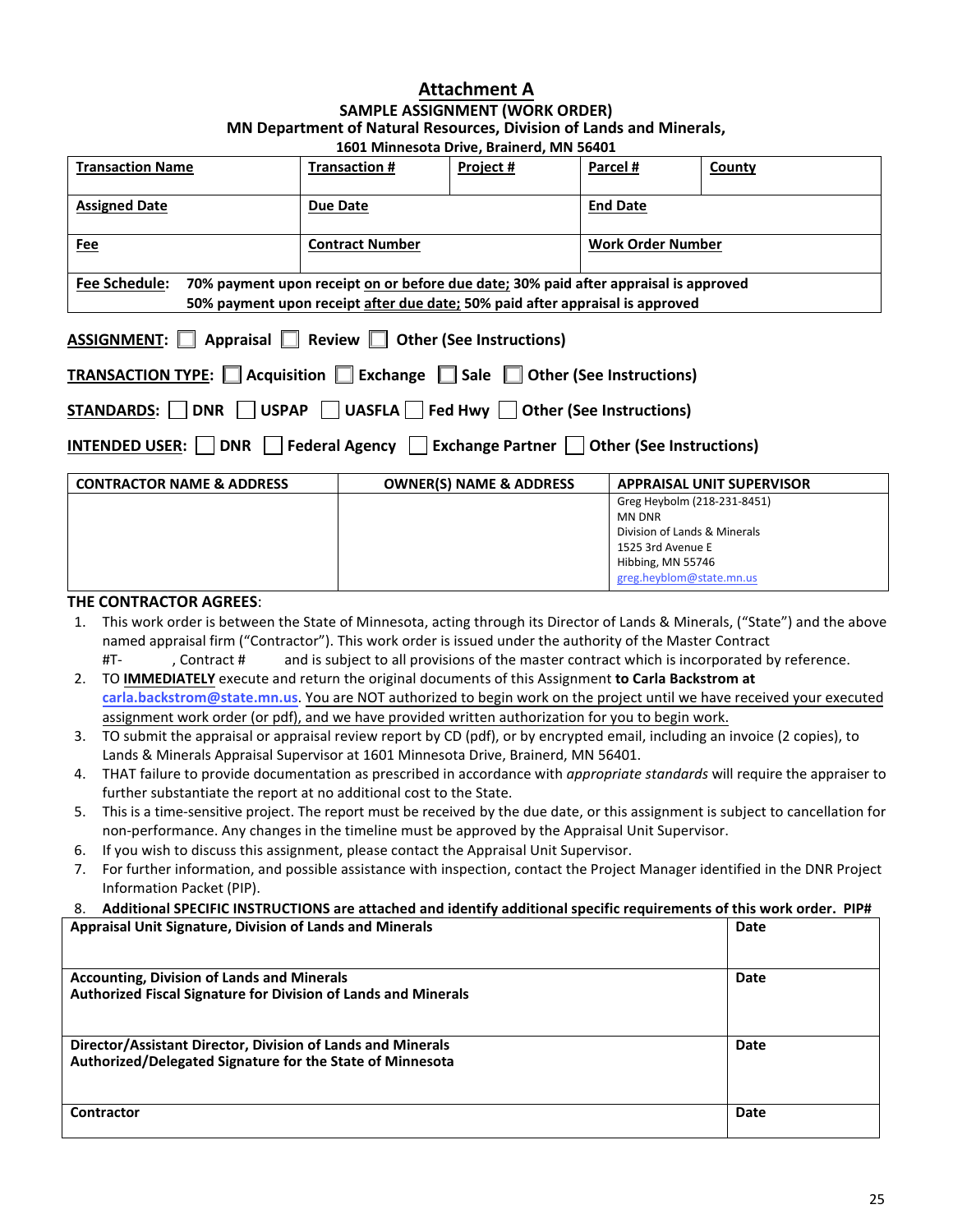## **Attachment B**

#### **Appraiser Demonstrated Competencies & Geographic Areas of Expertise**

#### Appraiser Name: Affiliated Firm:

*Demonstrated appraiser competencies and geographic areas of expertise will be utilized as a basis of determining which contractors will be asked to bid on a project. Complete the following form and provide work samples and educational certificates as appropriate.* 

## **Circle the counties you are competent to work in:**

**Hubbard County** Anoka County Itasca County Polk County Becker County **Section County** Jackson County **County** Pope County Beltrami County **County County Kanabec County County Ramsey County Ramsey County** Benton County **County Red Lake County Kandiyohi County** Big Stone County **County Redwood County Kittson County County Redwood County Redwood County** Blue Earth County **Renville County Koochiching County Renville County Renville County** Brown County **County County Lac Qui Parle County Rice County Rice County Rice County** Carlton County Lake County Rock County Carver County **Carver County** Lake of the Woods and the Woods and the Woods Roseau County Cass County Cass County Chippewa County **Chippewa County** Chippewa County Lincoln County **Sherburne County** Sherburne County Chisago County **Chinago County** Chisago County Chisago County Chisago County Chisago County Sibley County Clay County **St. Louis County** Clay County Clearwater County Clearwater County Clearwater County Clearwater County Clearwater County Clearwater County Clearwater County **County Marshall County Marshall County** Cook County Cottonwood County **Continues In the County McLeod County** McLeod County **Stevens County** Stevens County Crow Wing County **Supervison County** Meeker County **County Supervison County County** County Dakota County Dakota County Dakota County Dakota County Dodge County **County County Morrison County Morrison County County Traverse County** Douglas County Mower County Wabasha County Faribault County **Murray County** Murray County **Murray County Murray County Material County Waseca County** Fillmore County **Nicollet County** Nicollet County **Nicollet County Nicollet County Nicollet County Nicollet County Nicollet County Nicollet County Nicollet County Nicollet County Nicollet County Nicollet** Freeborn County Nobles County Watonwan County Goodhue County **Norman County** Norman County **Norman County Norman County Norman County Wilkin County** Grant County **County** County **County** County **County** County **County** County **County** County **County** County **Contribution County** County **Contribution County** County **Contribution County** County **Contribution Coun** Hennepin County Otter Tail County Wright County

Aitkin County<br>
Anoka County<br>
Anoka County Polk County<br>
Polk County Le Sueur County Mille Lacs County **Mille Lacs County** Todd County Pennington County **National County** Pennington County Pine County Pine County

Red Lake County Steele County Yellow Medicine County

| Competency                            | <b>DNR Project Name &amp; Number</b><br>(past 5 yrs only) | Work Sample Submitted & Labeled | <b>Education Certificate Submitted</b> |
|---------------------------------------|-----------------------------------------------------------|---------------------------------|----------------------------------------|
| Aggregate                             |                                                           |                                 |                                        |
| Agricultural                          |                                                           |                                 |                                        |
| Commercial                            |                                                           |                                 |                                        |
| <b>Conservation Easements</b>         |                                                           |                                 |                                        |
| Lakeshore Sites                       |                                                           |                                 |                                        |
| Large Multi-Use                       |                                                           |                                 |                                        |
| Life Estates                          |                                                           |                                 |                                        |
| <b>Marinas</b>                        |                                                           |                                 |                                        |
| <b>Mineral Reserves</b>               |                                                           |                                 |                                        |
| <b>Partial Acquisitions</b>           |                                                           |                                 |                                        |
| Recreational                          |                                                           |                                 |                                        |
| Residential                           |                                                           |                                 |                                        |
| Resorts                               |                                                           |                                 |                                        |
| Subdivision Lakeshore                 |                                                           |                                 |                                        |
| <b>Subdivision Residential</b>        |                                                           |                                 |                                        |
| Timber                                |                                                           |                                 |                                        |
| <b>Trail Corridors</b>                |                                                           |                                 |                                        |
| <b>Undivided Partial Interests</b>    |                                                           |                                 |                                        |
| DNR UASFLA (Federal) Appraisal        |                                                           |                                 |                                        |
| DNR USPAP Appraisal Review            |                                                           |                                 |                                        |
| DNR UASFLA (Federal) Appraisal Review |                                                           |                                 |                                        |
| <b>DNR Partner Appraisal Review</b>   |                                                           |                                 |                                        |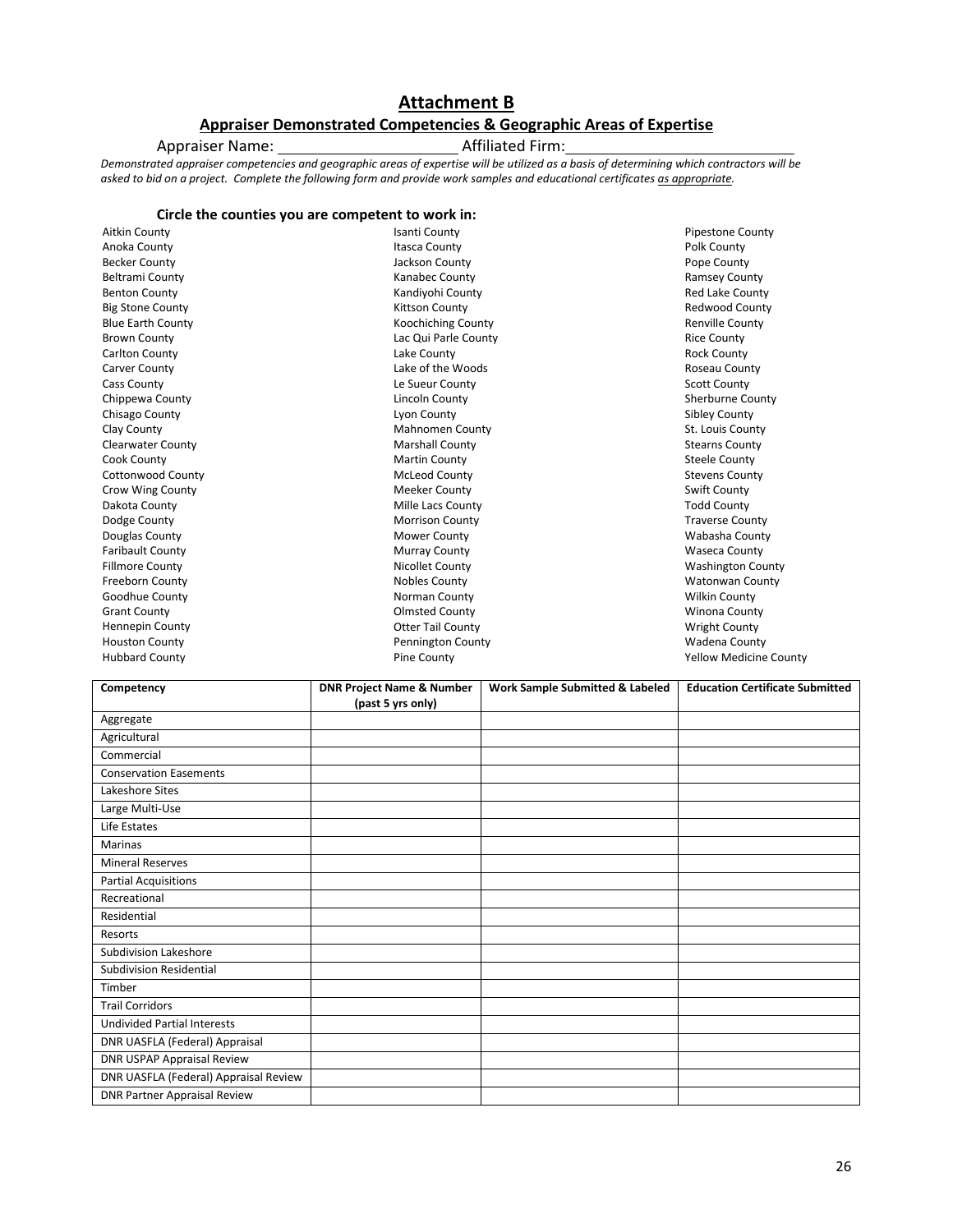## **Attachment C SAMPLE ASSIGNMENT (WORK ORDER) MN Department of Natural Resources, Division of Lands and Minerals,**

|                                                                                                                                                                                                                        |                                                                                      | 1601 Minnesota Drive, Brainerd, MN 56401                     |                                                                                                                                                        |                                                                                             |
|------------------------------------------------------------------------------------------------------------------------------------------------------------------------------------------------------------------------|--------------------------------------------------------------------------------------|--------------------------------------------------------------|--------------------------------------------------------------------------------------------------------------------------------------------------------|---------------------------------------------------------------------------------------------|
| <b>Transaction Name</b>                                                                                                                                                                                                | <b>Transaction #</b>                                                                 | Project #                                                    | Parcel #                                                                                                                                               | <b>County</b>                                                                               |
| <b>Assigned Date</b>                                                                                                                                                                                                   | <b>Due Date</b>                                                                      |                                                              | <b>End Date</b>                                                                                                                                        |                                                                                             |
| <u>Fee</u>                                                                                                                                                                                                             | <b>Contract Number</b>                                                               |                                                              | <b>Work Order Number</b>                                                                                                                               |                                                                                             |
| <b>Fee Schedule:</b>                                                                                                                                                                                                   | 70% payment upon receipt on or before due date; 30% paid after appraisal is approved |                                                              |                                                                                                                                                        |                                                                                             |
|                                                                                                                                                                                                                        | 50% payment upon receipt after due date; 50% paid after appraisal is approved        |                                                              |                                                                                                                                                        |                                                                                             |
| ASSIGNMENT:                                                                                                                                                                                                            | Appraisal     Review     Other (See Instructions)                                    |                                                              |                                                                                                                                                        |                                                                                             |
| <b>TRANSACTION TYPE:</b> Acquisition Exchange Sale Other (See Instructions)                                                                                                                                            |                                                                                      |                                                              |                                                                                                                                                        |                                                                                             |
| <b>USPAP</b><br><b>DNR</b><br><b>STANDARDS:</b>                                                                                                                                                                        |                                                                                      | $\Box$ UASFLA $\Box$ Fed Hwy $\Box$ Other (See Instructions) |                                                                                                                                                        |                                                                                             |
| INTENDED USER:                                                                                                                                                                                                         | DNR     Federal Agency     Exchange Partner     Other (See Instructions)             |                                                              |                                                                                                                                                        |                                                                                             |
| <b>CONTRACTOR NAME &amp; ADDRESS</b>                                                                                                                                                                                   |                                                                                      | <b>OWNER(S) NAME &amp; ADDRESS</b>                           |                                                                                                                                                        | <b>APPRAISAL UNIT SUPERVISOR</b>                                                            |
|                                                                                                                                                                                                                        |                                                                                      |                                                              | Cindy Nathan (218-203-4408)<br><b>MN DNR</b><br>Division of Lands & Minerals<br>1601 Minnesota Drive<br>Brainerd, MN 56401<br>cindy.nathan@state.mn.us |                                                                                             |
| THE CONTRACTOR AGREES:                                                                                                                                                                                                 |                                                                                      |                                                              |                                                                                                                                                        |                                                                                             |
| This work order is between the State of Minnesota, acting through its Director of Lands & Minerals, ("State") and the above<br>1.                                                                                      |                                                                                      |                                                              |                                                                                                                                                        |                                                                                             |
| named appraisal firm ("Contractor"). This work order is issued under the authority of the Master Contract                                                                                                              |                                                                                      |                                                              |                                                                                                                                                        |                                                                                             |
| $#T -$<br>, Contract #                                                                                                                                                                                                 |                                                                                      |                                                              |                                                                                                                                                        | and is subject to all provisions of the master contract which is incorporated by reference. |
| TO IMMEDIATELY execute and return the original documents of this Assignment to Cindy Nathan at 1601 Minnesota<br>2.                                                                                                    |                                                                                      |                                                              |                                                                                                                                                        |                                                                                             |
| Drive, Brainerd, MN 56401. You are NOT authorized to begin work on the project until we have received your executed                                                                                                    |                                                                                      |                                                              |                                                                                                                                                        |                                                                                             |
| assignment work order (or pdf), and we have provided written authorization for you to begin work.                                                                                                                      |                                                                                      |                                                              |                                                                                                                                                        |                                                                                             |
| TO submit the appraisal or appraisal review report by CD (pdf), or by encrypted email, including an invoice (2 copies), to<br>3.<br>Lands & Minerals Appraisal Supervisor at 1601 Minnesota Drive, Brainerd, MN 56401. |                                                                                      |                                                              |                                                                                                                                                        |                                                                                             |
| THAT failure to provide documentation as prescribed in accordance with appropriate standards will require the appraiser to<br>4.                                                                                       |                                                                                      |                                                              |                                                                                                                                                        |                                                                                             |
| further substantiate the report at no additional cost to the State.<br>This is a time-sensitive project. The report must be received by the due date, or this assignment is subject to cancellation<br>5.              |                                                                                      |                                                              |                                                                                                                                                        |                                                                                             |
| for non-performance. Any changes in the timeline must be approved by the Appraisal Unit Supervisor.                                                                                                                    |                                                                                      |                                                              |                                                                                                                                                        |                                                                                             |
| If you wish to discuss this assignment, please contact the Appraisal Unit Supervisor.<br>6.                                                                                                                            |                                                                                      |                                                              |                                                                                                                                                        |                                                                                             |
| For further information, and possible assistance with inspection, contact the Project Manager identified in the DNR Project<br>7.<br>Information Packet (PIP).                                                         |                                                                                      |                                                              |                                                                                                                                                        |                                                                                             |
| Additional SPECIFIC INSTRUCTIONS are attached and identify additional specific requirements of this work order. PIP#<br>8.                                                                                             |                                                                                      |                                                              |                                                                                                                                                        |                                                                                             |
| Appraisal Unit Signature, Division of Lands and Minerals                                                                                                                                                               |                                                                                      |                                                              |                                                                                                                                                        | Date                                                                                        |
|                                                                                                                                                                                                                        |                                                                                      |                                                              |                                                                                                                                                        |                                                                                             |
| <b>Accounting, Division of Lands and Minerals</b><br>Authorized Fiscal Signature for Division of Lands and Minerals                                                                                                    |                                                                                      |                                                              |                                                                                                                                                        | Date                                                                                        |
|                                                                                                                                                                                                                        |                                                                                      |                                                              |                                                                                                                                                        |                                                                                             |
| Director/Assistant Director, Division of Lands and Minerals<br>Authorized/Delegated Signature for the State of Minnesota                                                                                               |                                                                                      |                                                              |                                                                                                                                                        | <b>Date</b>                                                                                 |
|                                                                                                                                                                                                                        |                                                                                      |                                                              |                                                                                                                                                        |                                                                                             |
| Contractor                                                                                                                                                                                                             |                                                                                      |                                                              |                                                                                                                                                        | Date                                                                                        |